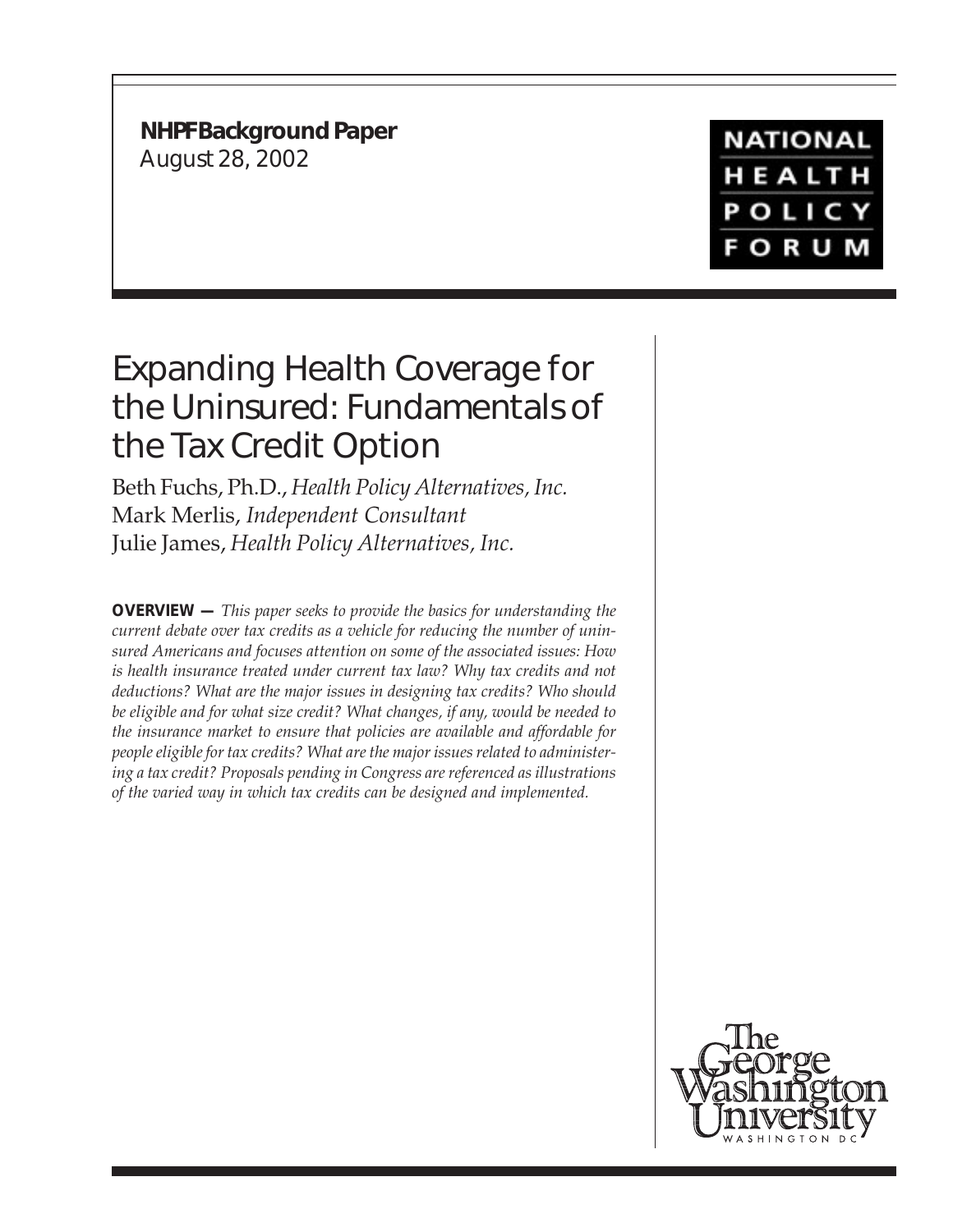# Expanding Health Coverage for the Uninsured: Fundamentals of the Tax Credit Option

Tax credits to help subsidize the purchase of health insurance have been proposed in one form or another since at least the early 1970s, when Reps. Richard Fulton (D-Tenn.) and Joel Broyhill (R-Va.) introduced Medicredit. Developed by the American Medical Association (AMA), the legislation was the first of many tax credit bills that were offered as market-based alternatives to public program expansions, such as those supported by many in the Democratic party.<sup>1</sup>

In 1990, Congress enacted a small tax credit as a supplement to the Earned Income Tax Credit (EITC) for low-income families buying coverage for their children. Viewed by many as wasteful and unworkable, it was repealed soon thereafter.<sup>2</sup> More broadly targeted tax credits fueled debate but no serious legislative action when, in 1992, President George Bush proposed a program of refundable tax credits for low- and middleincome individuals to help them pay for health insurance.<sup>3</sup>

Once again at the center of the debate about ways to reduce the number of uninsured Americans, tax credits are included in current congressional bills that reflect a wide range of philosophies about how to expand health insurance coverage. Most proposals simply use the tax system as a convenient way to channel premium subsidies to people who would otherwise remain uninsured. President George W. Bush has proposed \$89 billion over ten years in refundable tax credits to help lowerincome families buy health insurance coverage, primarily in the private individual health insurance market. Many Democrats in Congress have supported tax credits to subsidize the purchase of public insurance, such as Medicaid or the State Children's Health Insurance Program (SCHIP), or to help pay for continuation health insurance coverage through the Consolidated Omnibus Budget Reconciliation Act of 1985 (COBRA)4 or similar state programs. Some more sweeping proposals, however, would use tax credits to promote major change in the health system. At least one proposal would entirely replace the current tax subsidies for employer-paid health insurance with tax credits for the individual purchase of coverage; the aim would be to reduce or eliminate the role of employers in the health insurance market.<sup>5</sup>

Although no action has occurred on the president's proposal or the more ambitious tax credit proposals to encourage individual purchase of insurance, Congress has passed and the president has signed into law

**National Health Policy Forum** 2131 K Street NW, Suite 500 Washington DC 20037

202/872-1390 202/862-9837 [fax] nhpf@gwu.edu [e-mail] www.nhpf.org [web]

**Judith Miller Jones** *Director*

**Judith D. Moore** *Co-Director*

**Michele Black** *Publications Director*

**NHPF** is a nonpartisan education and information exchange for federal health policymakers.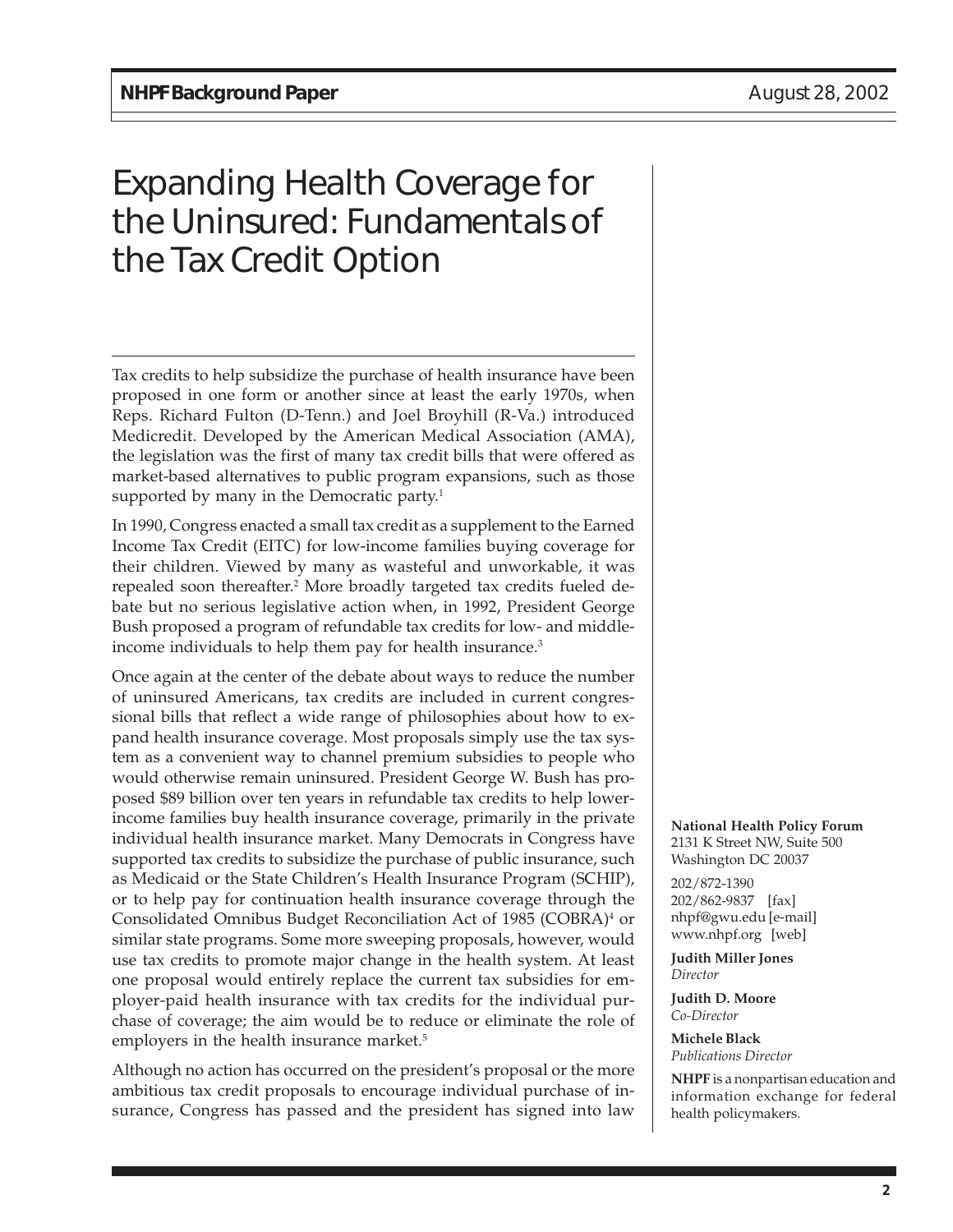H.R. 3009, the Trade Act of 2002 (P.L. 107-210). This legislation establishes a new temporary tax credit for the health insurance costs of workers receiving trade readjustment assistance. A tax credit will also be available to retirees age 55 or older who receive their pensions from the Pension Benefit Guarantee Corporation. The tax credits, which will be refundable and payable at the time coverage is purchased, will equal 65 percent of the amount paid for COBRA continuation coverage or other forms of qualified health insurance coverage. Such coverage includes state-based or state-sponsored plans and, in limited circumstances, coverage sold in the individual market. State-based coverage must be made available to qualifying individuals on a guaranteed issue basis without exclusion of coverage for preexisting conditions. A House provision to phase out the credit with increased income was eliminated in conference.

Much has been written lately about health insurance tax credits and specific tax credit proposals,<sup>6</sup> and the debate in Congress over health insurance tax credits for recently unemployed workers was in many ways a sideshow. Such proposals address only a small share of the uninsured population. The greater challenge for lawmakers is presented by the persistent high rates of uninsured Americans, even at times of economic prosperity. In 2000, when the economy was still booming, the number of uninsured Americans for the full year was almost 39 million (or nearly 16 percent of the population under age 65).<sup>7</sup> Perhaps as many as 55 million Americans lacked insurance at some time during the year, as they moved in and out of jobs or public sources of coverage.<sup>8</sup> The return of double-digit annual increases in health insurance premiums and a slowed economy is likely to produce higher rates of uninsured for the foreseeable future. The question of whether tax credits or other forms of tax subsidies can make a significant dent in the number of uninsured Americans is thus important and timely.

### **CURRENT TAX TREATMENT OF HEALTH INSURANCE**

Current tax law provides three basic forms of subsidies for health insurance premiums. The following summary is limited to basic health insurance rules and does not include special provisions of the tax code relating to long-term care insurance or to medical savings accounts.

#### **Treatment of Employer-Paid Benefits**

When an employer contributes to a health benefit plan on behalf of employees and their dependents, the costs are a deductible business expense for the employer, and the value of the benefits is excluded from the employees' taxable income—for the purposes of calculating both income tax and Social Security and Medicare payroll taxes. Any amounts that employees must contribute toward premiums for themselves and their families are generally *not* excluded from taxable income and are

**The question of whether tax credits or other forms of tax subsidies can make a significant dent in the number of uninsured Americans is important and timely.**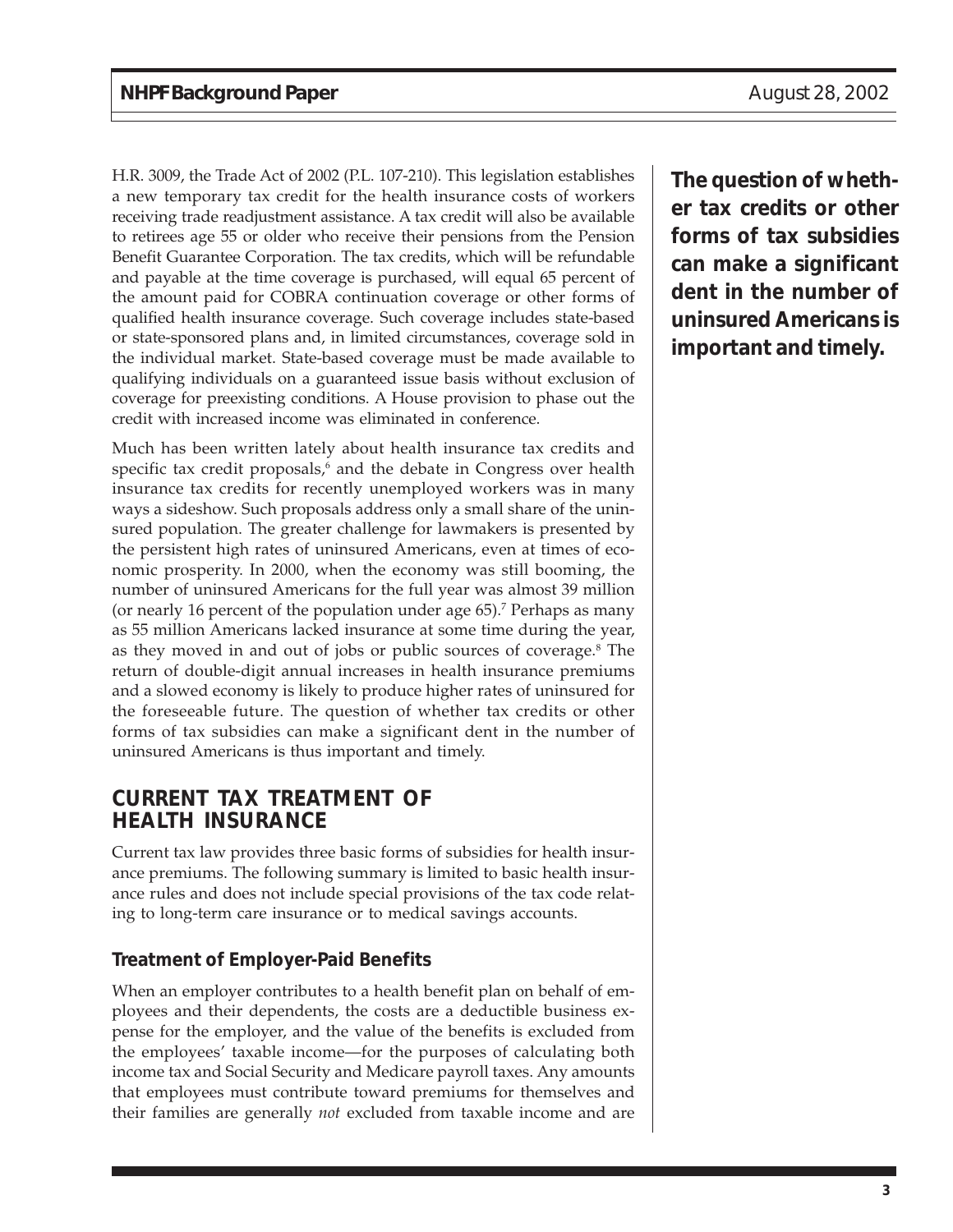not deductible except under the medical expense deduction (see below). However, an employer's benefit plan may give an employee the option of designating a sum to be deducted from his or her wages and deposited into a "flexible spending account"; the amount deposited is nontaxable. The employee may draw on the account to pay coinsurance or deductible requirements under the health plan or to pay for medical services, such as dental care or eyeglasses, not covered under the plan.<sup>9</sup>

In June 2002, the Internal Revenue Service announced rules for a new type of tax-excluded benefit plan, a "health reimbursement arrangement" (HRA). Under an HRA, the employer provides a fixed amount of money that may be used by the employee to pay medical expenses or health insurance premiums. An HRA differs from a flexible spending account in two key ways. First, the HRA is funded entirely with direct employer dollars, rather than through a wage reduction. Second, amounts not spent in one year can be carried over into the next.

#### **Deduction for the Self-Employed**

The self-employed may deduct from their taxable income a percentage of the amount they pay for health insurance coverage for themselves and their families. This deduction is limited to the lesser of (*a*) net profit or earnings from self-employment, not counting certain other deductions, and (*b*) 60 percent of the premium cost through 2001 and 70 percent in 2002; 100 percent of the cost will be deductible in 2003 and later years. The deduction is not available to a self-employed person who is eligible for coverage under another subsidized employer plan, either directly or through a spouse. The deduction for the self-employed is "above the line," that is, it may be subtracted from taxable income whether the taxpayer itemizes other deductions or takes the standard deduction. Unlike the employer exclusion, this deduction does not affect Social Security and Medicare tax liability.

#### **Itemized Deduction for Medical and Dental Expenses**

A taxpayer who itemizes deductions may deduct most unreimbursed medical and dental bills for the taxpayer and dependents, including any insurance premiums, but only to the extent that the costs exceed 7.5 percent of adjusted gross income (AGI).<sup>10</sup> If a taxpayer had an AGI of \$50,000 and medical expenses of \$5,000, the taxpayer could deduct \$1,250 (\$5,000 minus 7.5 percent of \$50,000). Premiums may be included only when paid by the taxpayer; thus the employee share of group health premiums can be deducted, but not the amount contributed by the employer. Because the medical expense deduction is itemized, it is beneficial to the taxpayer only if the sum of it plus other itemized deductions (such as mortgage interest and state and local taxes) is greater than the standard deduction. Relatively few low-income people have other deductions sufficient to meet this test. On the other hand, low-income

**In June 2002, the IRS announced rules for a new type of taxexcluded benefit plan, a "health reimbursement arrangement."**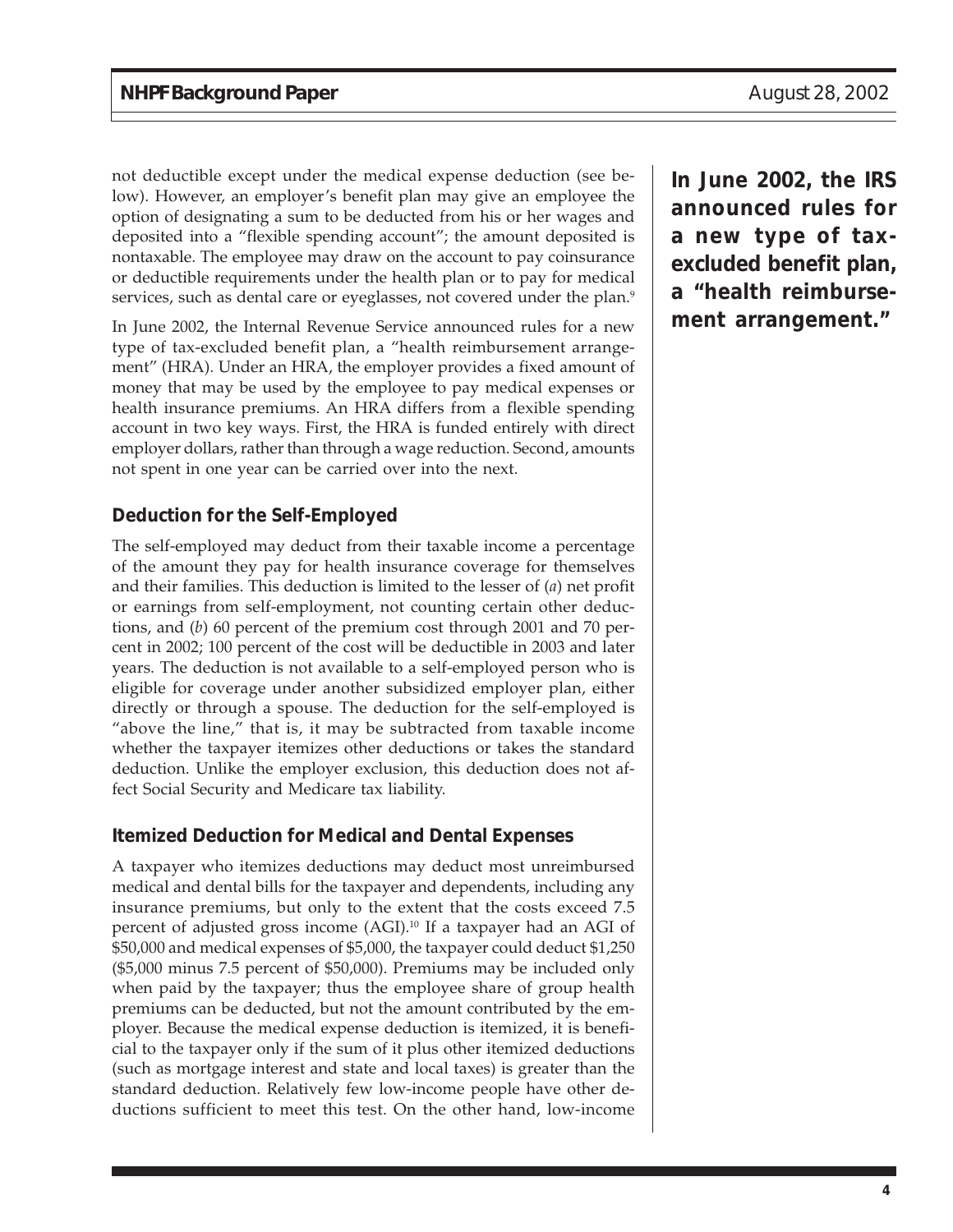people who do itemize are much more likely than higher-income itemizers to take the medical expense deduction, because a smaller expenditure is needed to meet the 7.5 percent-of-AGI test.<sup>11</sup>

The three basic tax preferences for health insurance and health care are projected to cost the treasury \$630 billion during fiscal years 2003 through 2007. Of this amount, \$581 billion—or 92 percent—will go for the employer exclusion, \$18 billion for the self-employed deduction, and \$31 billion for the medical expense deduction.<sup>12</sup>

### **DESIGN OF A TAX SUBSIDY FOR INDIVIDUAL COVERAGE**

Over the years, there have been many proposals to provide new tax subsidies to encourage individuals to buy health insurance or to promote offers of health insurance by small employers who currently do not provide health coverage. This paper focuses on measures targeted at individuals because these are currently receiving the most attention from policymakers. However, proposals to aid employers continue to be discussed. (Recent examples include a joint proposal by the Health Insurance Association of America and Families USA and an employer tax credit included in President Clinton's last budget proposal.)<sup>13</sup>

In considering tax subsidies for individual coverage, policymakers must address several basic design questions:

- What form should the tax subsidy take: a deduction, a credit, a refundable credit?
- Who should be eligible for the subsidy—all taxpayers or a defined target population?
- How large should the maximum subsidy be, and should there be any adjustments for factors such as geography or age?

■ Should the subsidy be available for any kind of health insurance, or should there be some minimum standards for insurance plans?

#### **Form of the Tax Preference**

A new tax preference for individual coverage could take several basic forms:

■ *Itemized deduction* — Taxpayers could be allowed to deduct all of their unreimbursed expenses for insurance premiums, instead of just the part of their expenses exceeding 7.5 percent of AGI.<sup>14</sup> The deduction would benefit only taxpayers whose total itemized deductions (including the health insurance deduction) were greater than the standard deduction. The value of the deduction would depend on the individual's marginal tax bracket. For each dollar spent on health insurance, a taxpayer might receive a subsidy ranging from 10 cents to 38.6 cents (at 2002 rates).

**The three basic tax preferences for health insurance and health care are projected to cost the treasury \$630 billion during fiscal years 2003 through 2007.**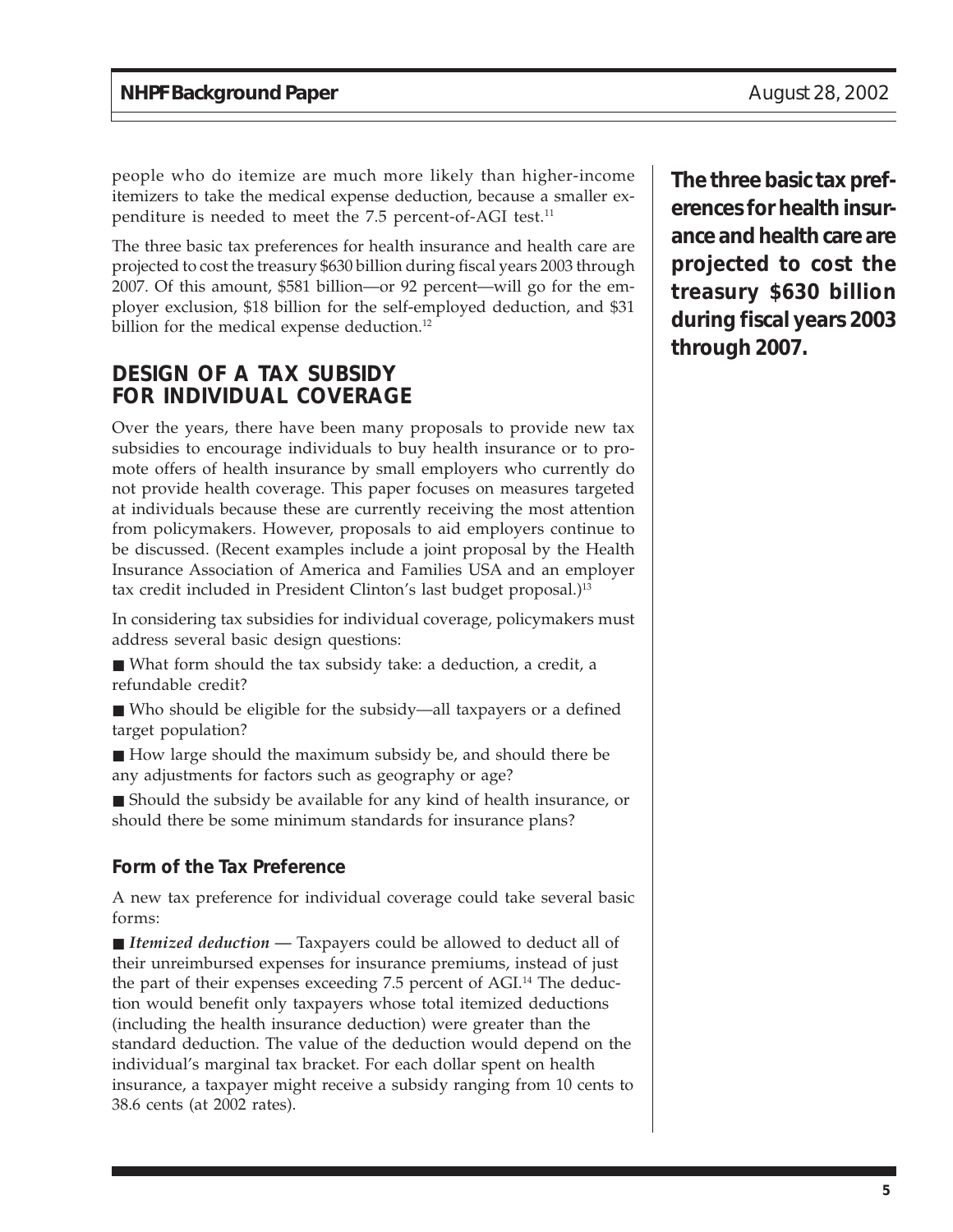■ *Above-the-line deduction* — Taxpayers could deduct insurance premiums, whether or not they itemized other deductions. This would reduce taxable income and would again be more valuable to those with income in the higher tax brackets. There would be no benefit to a taxpayer if exemptions and other deductions had already reduced taxable income to zero.

■ *Nonrefundable credit* — A credit for health insurance would reduce the actual amount of tax paid, rather than taxable income. It thus would provide a dollar of subsidy for each dollar spent. However, a "nonrefundable" credit could not exceed total income tax liability; the maximum credit would thus be available only to taxpayers with a tax bill above the maximum.

■ *Refundable credit* — A refundable credit could exceed tax liability, with the excess refundable to the taxpayer. The full credit amount would thus be available to low-income families, who often have no tax liability or are actually owed money by the federal government as a result of the earned income credit. A refundable credit proposal could also provide for advance payment. That is, a participant could receive the credit over the course of the year, instead of waiting for tax filing time. Some proposals would make advance payments directly to insurers instead of to the taxpayer. These options are considered below in the section on administration.

While legislative proposals embodying each of these approaches have been offered in recent years, policy interest has focused on a refundable tax credit because it would provide the most help to people who are least able to afford coverage on their own.

#### **Target Population**

**Income —** Refundable credit proposals typically would provide a fixed maximum credit to individuals and families with incomes below a specified threshold and would gradually phase down the credit amount for higher-income families, with the credit reaching zero at some income level. For example, the president's proposal would extend a maximum credit of \$1,000 to a single adult with income of \$15,000 or less; the maximum drops to \$556 for someone whose income is \$20,000, and no credit is available when income is \$30,000 or more. A gradual phase-out of the credit amount prevents a "cliff" effect. (If a credit went from \$1,000 at \$15,000 annual income to zero at \$15,001 income, someone making \$15,000 a year would have a strong disincentive to earn another dollar.)

Income limits obviously narrow the population that would be reached by a tax credit. Figure 1 shows the population without health insurance in 2000 by family income as a percent of the federal poverty level. (The poverty income guideline for 2002 is \$8,860 for a single person and \$18,100 for a family of four.) While many uninsured people have very low incomes, more than one in four, or over 10 million, uninsured people are in families with incomes of 300 percent of poverty or higher.

**Of the tax-based approaches, policy interest has focused on a refundable tax credit because it would provide the most help to people who are least able to afford coverage on their own.**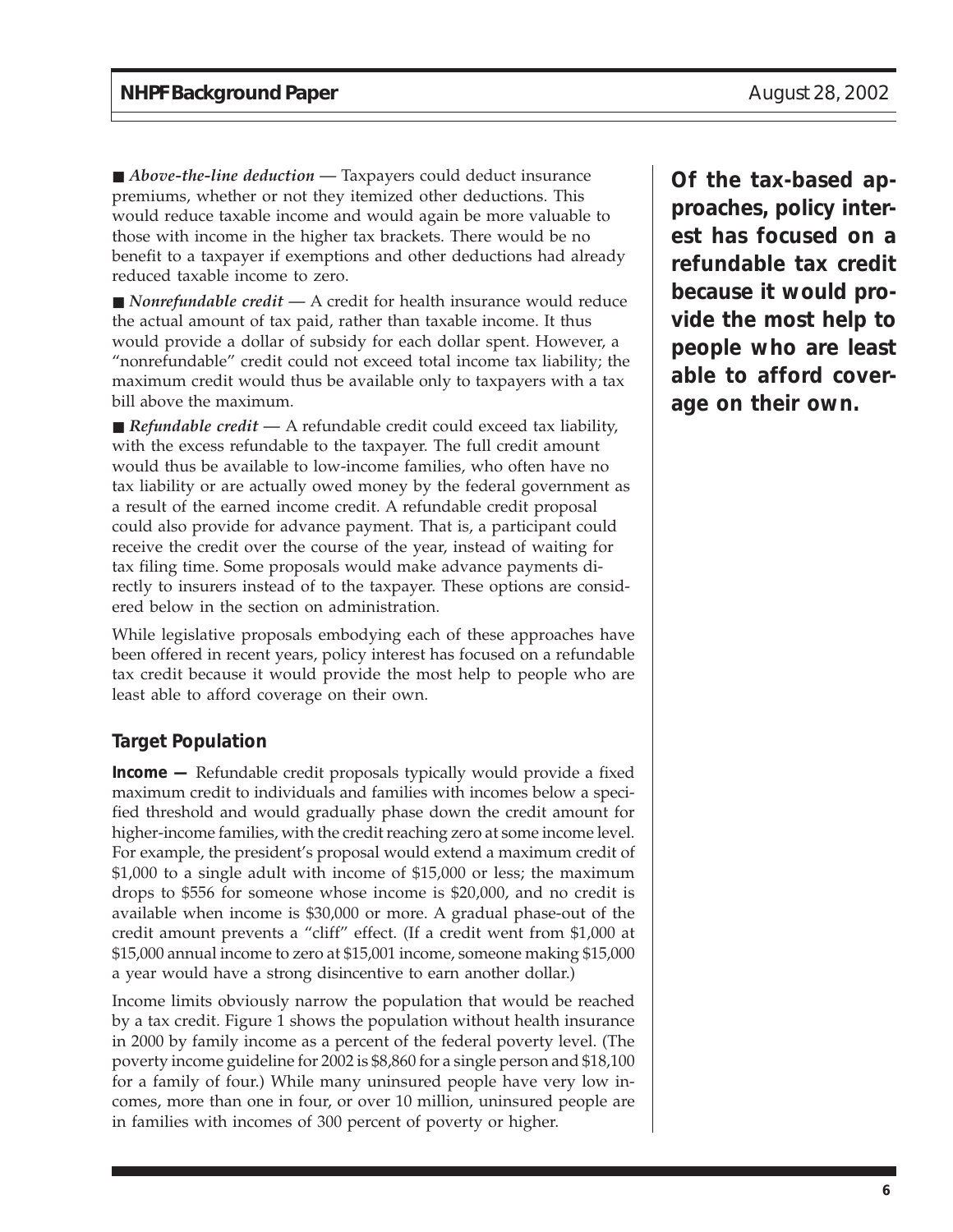

*\* Family income expressed as a percent of the federal poverty level. Source: U.S. Census Bureau, Current Population Survey, March 2001 Supplement.*

There are several reasons for an income-based phase-out. First, of course, it limits the potential cost of the proposal. Second, it limits the extent to which the credits might induce people to drop employer coverage, because the higher-income people most likely to have access to employer plans are excluded. If there is a limit to the amount of revenue reduction policymakers are willing to commit, the phase-out assures that the assistance is targeted to those most in need.

Income limits entail some assumption, necessarily arbitrary, about the point in the income scale at which people can afford health insurance without a subsidy. Figure 2 shows, by family income as a percent of poverty, the likelihood that people who do not have either employerbased or public coverage will obtain nongroup coverage rather than go uninsured. The highest-income people are about twice as likely as the lowest-income people to buy individual coverage. Still, three out of five people who have no other source of coverage and have incomes greater than 400 percent of poverty fail to get insurance.

**Current Coverage or Access to Coverage —** Proposals differ widely in their treatment of people who currently have insurance or who are eligible for insurance. Nearly all proposals exclude Medicare beneficiaries, meaning that a credit could not be used to purchase a Medicare supplemental policy. Some would exclude people who were eligible for Medicaid or SCHIP. The aim presumably is to prevent states from **More than one in four, or over 10 million, uninsured people are in families with incomes of 300 percent of poverty or higher.**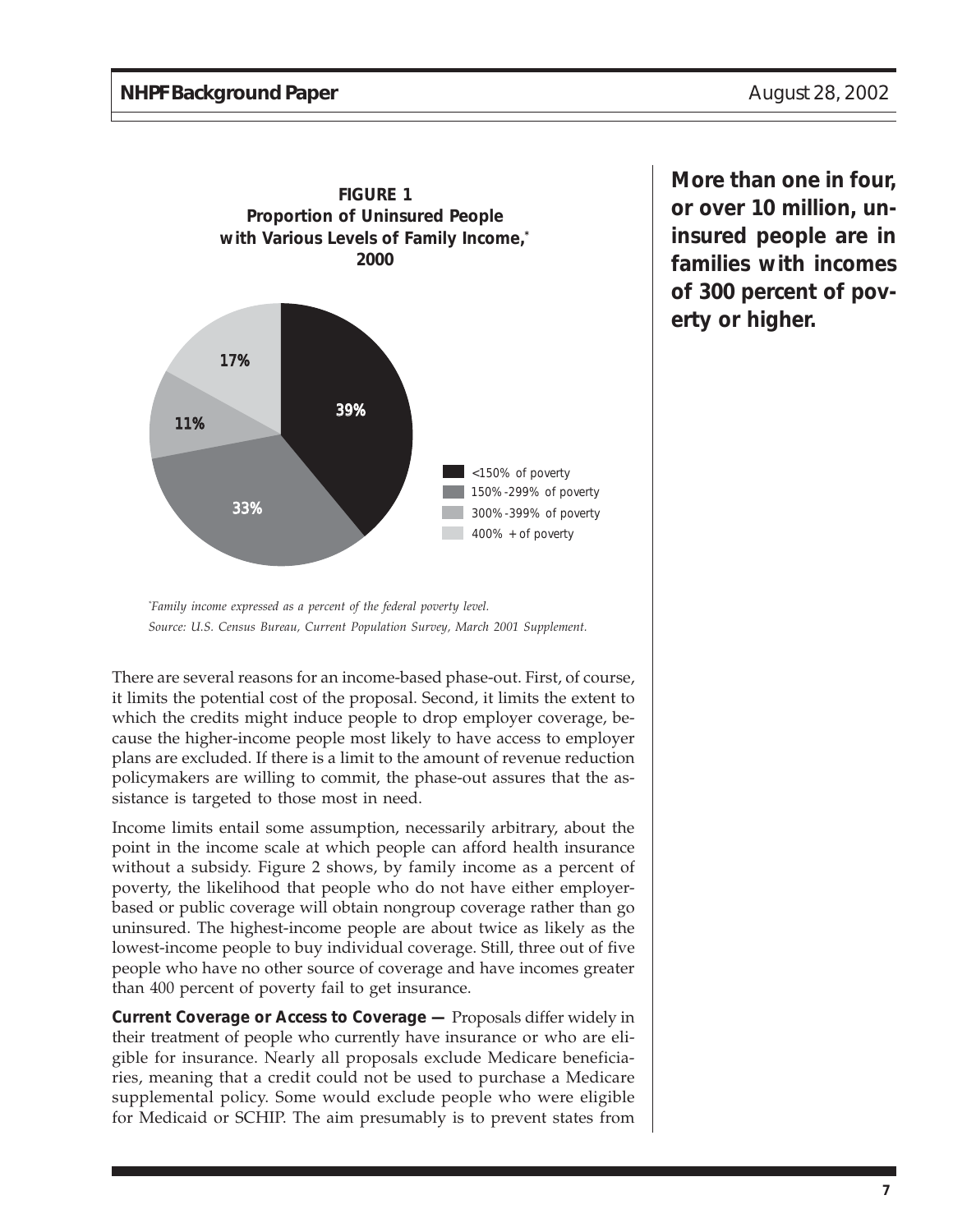

*<sup>\*</sup>Expressed as family income as a percent of poverty. Source: U.S. Census Bureau, Current Population Survey, March 2001 Supplement.*

shifting recipients from these programs, which are partially state-funded, to private coverage funded entirely through a federal tax subsidy. It is not clear how such a requirement could be enforced; would people have to apply for Medicaid or SCHIP and be rejected before they could obtain the credit?

Treatment of employer coverage is a key issue in the design of a credit proposal. Some proposals would allow a credit only for people who were not offered coverage through their own employment or that of a family member. The goal is to prevent shifts from employer coverage to credit-subsidized nongroup coverage. Other proposals would allow such shifts, but would not permit people remaining in group coverage to use the credit for required employee contributions toward premiums; still other proposals would permit the credit to be used for this purpose. The rationale for these different approaches is discussed below in the section on substitution.

Finally, some proposals would allow the credit only for people who had been without any insurance for some period before applying. In the absence of this provision, much of the tax expenditure for a new credit might go to people who are already buying nongroup coverage. While denying a credit to these people might reduce costs and would seem to improve targeting, it also raises equity questions. Why should someone who has not previously bought insurance receive a subsidy, while someone else at the same income level who has been paying for coverage all along does not? Enforcement might also be difficult; it is hard to see how the Internal Revenue Service would establish who did and did not have prior coverage without some form of universal reporting system.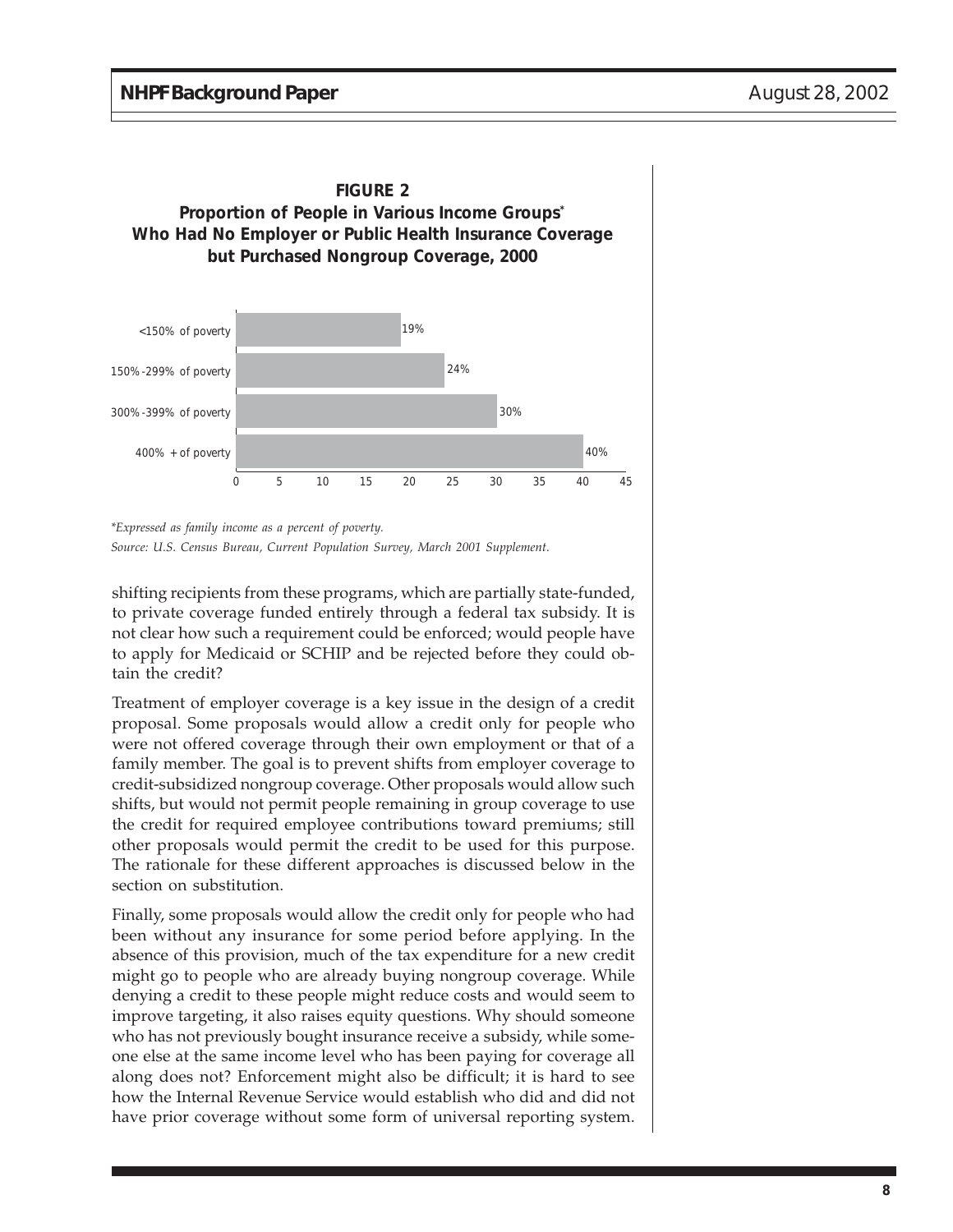#### **Amount of the Credit**

Most proposals provide a credit that would be the lesser of actual premiums paid or some fixed dollar limit. Some proposals also specify that the credit cannot exceed a fixed percentage of the premium—for example, 90 percent—meaning that all participants, even those with very low incomes, would have to contribute something toward premiums. For the sake of simplicity, the following discussion focuses on the fixed dollar credits that are most commonly suggested. How big should a credit be? Should it be adjusted for age, geography, or other factors commonly used by insurers in setting premiums?

**Maximum Credit Amount —** Current proposals offer very different maximum credit amounts. Fixing the credit amount necessarily involves some balancing between the policy goal of helping people obtain coverage and competing budgetary priorities. Assuming that resources for a tax subsidy are not unlimited, how big must the subsidy be to have a meaningful effect on the uninsured population? There is considerable disagreement surrounding several key questions:

- How much are people willing or able to pay?
- How much does health insurance cost?
- Why are participation rates important?

*How much are people willing or able to pay?* If a credit is not large enough to pay the entire cost of health insurance, not everyone who is eligible will actually obtain coverage. Any credit will lower the effective price of coverage and induce at least some uninsured people to participate. But there is considerable uncertainty about just how much the price must be lowered to encourage large numbers of modest-income people to buy insurance.

Economists have developed a variety of models for estimating the effects of tax credit proposals, all involving some estimate of "elasticity" of demand—that is, the relationship between cost and the likelihood that people will buy coverage.<sup>15</sup> There has also been what amounts to a set of natural experiments, in the form of public insurance programs that require an income-based premium contribution. Ku and Coughlin, examining four of these programs, found that participation rates drop rapidly when premiums rise as a percent of income (Table 1).<sup>16</sup> This effect is probably not uniform. Higher-income people are willing or able to contribute a higher share of income, and older or sicker people are likely to be willing to spend more than young and healthy ones. Moreover, there are factors other than premium rates that may have affected participation in these programs, such as burdensome application procedures or the perceived "welfare stigma" that may be associated with some public programs.

The following hypothetical assumptions, based on the Ku and Coughlin findings, illustrate the importance of having some idea of what insurance costs when assessing whether a given credit will attract many

#### **TABLE 1 An Illustration: Participation in State Insurance Programs, by Premium as a Percent of Income**

| Premium<br>as % of<br>Income | Estimated<br>Participation<br>Rate |
|------------------------------|------------------------------------|
| $1\%$                        | 57%                                |
| 3%                           | 35%                                |
| 5%                           | 18%                                |

*Based on Ku and Coughlin, "Use of Sliding Scale Premiums in Subsidized Insurance Programs."*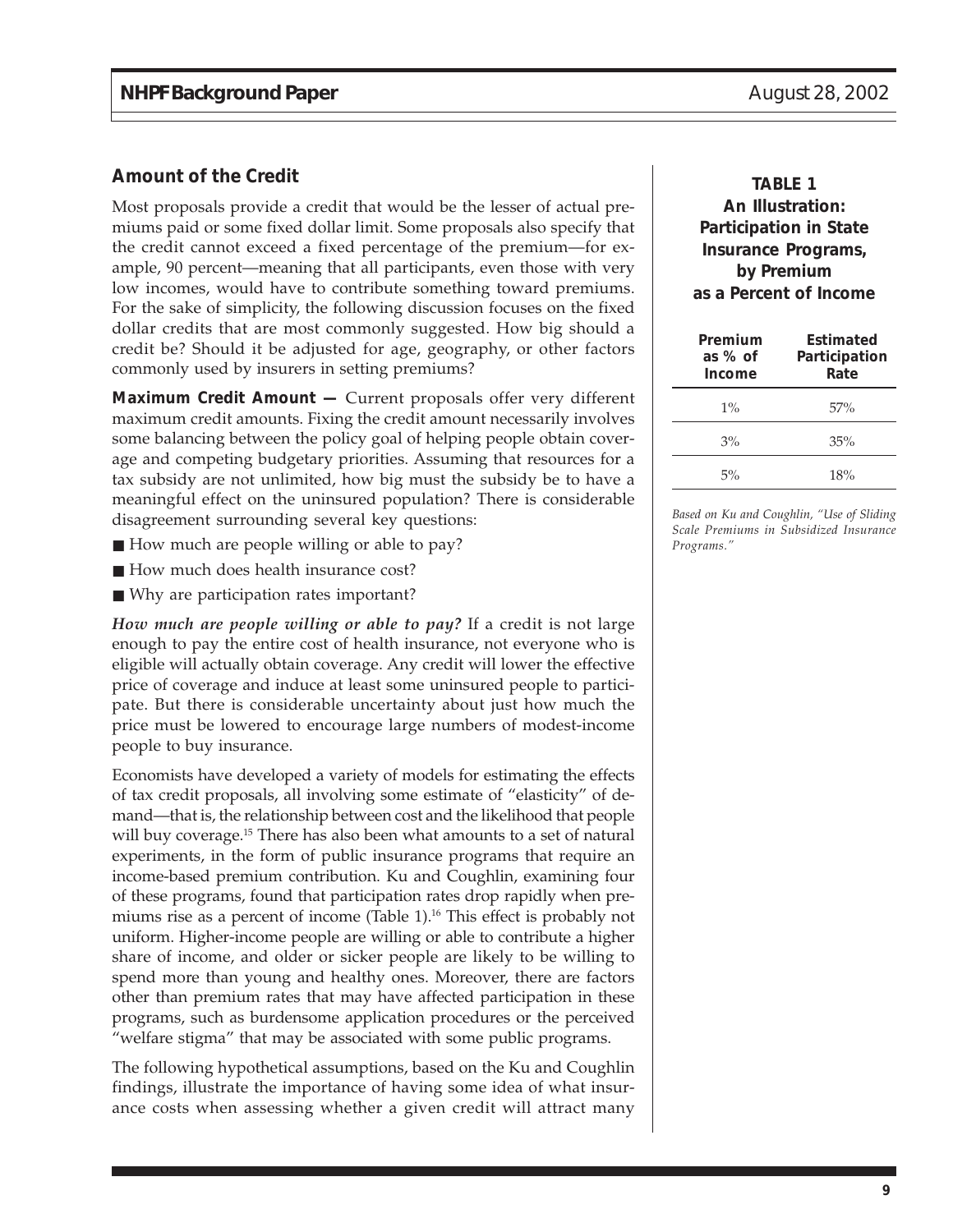participants: To achieve 57 percent participation among individuals making \$15,000 a year, the amount they would have to pay for coverage after a tax credit could be no more than \$150 a year. If the available credit were \$1,000, this level of participation would be achieved only if people could find insurance for \$1,150 or less. If, on the other hand, most people could only find insurance that cost \$1,750 or more, then post-credit premiums would rise to 5 percent of income, and participation would be expected to drop to 18 percent. To keep participation at 57 percent, the credit would have to rise to \$1,600.

*How much does health insurance cost?* There has been a heated debate in recent months about what kind of coverage people can actually buy at what premium rate. Some studies contend that most people could get "good" coverage for \$1,000, while others point out that, even leaving aside the higher prices paid by older people or those in high-cost areas, a \$1,000 a year premium would usually buy a policy considerably less comprehensive than those common in employment-based plans.17 (The effects of age and geography on premiums are discussed below.)

Obviously, people will differ about how much coverage is "good" enough, and opinions may reflect differing views of why uninsurance is a problem and what kind of insurance is appropriate. If the aim is to protect families from catastrophic losses in the event of a serious illness, a low-cost policy with a high deductible might do the job. If the aim is to promote early entry into primary and preventive care, something closer to first-dollar coverage is needed, entailing much higher premiums. Assuming that available resources are limited, a credit that will provide at least some basic coverage is obviously better than no credit at all. However, if people are going to have to contribute something towards their premiums, participation levels are likely to drop if the available products do not appear valuable to potential purchasers. Past attempts at the state level to offer low-priced "bare bones" coverage did not attract many buyers.

*Why are participation rates important?* If a tax credit significantly lowers the cost of coverage, making it affordable for people of modest means, why should policymakers care if people take advantage of it or prefer to spend their money on something else? One major reason is that, if participation is low, the people using the credit are likely to be those in the poorest health. As will be discussed below, this can affect efforts to improve the functioning of the individual health insurance market. In addition, most proposals would make the credit available to people who are already buying individual health insurance. These people will presumably wish to claim the credit no matter how small it is. If it is too small to induce many additional uninsured people to seek coverage, the bulk of the new tax expenditure would go to subsidize people who are already insured. This might be defensible on equity grounds but might not be an efficient use of federal resources to address the problem of the uninsured.

**Past attempts at the state level to offer lowpriced "bare bones" coverage did not attract many buyers.**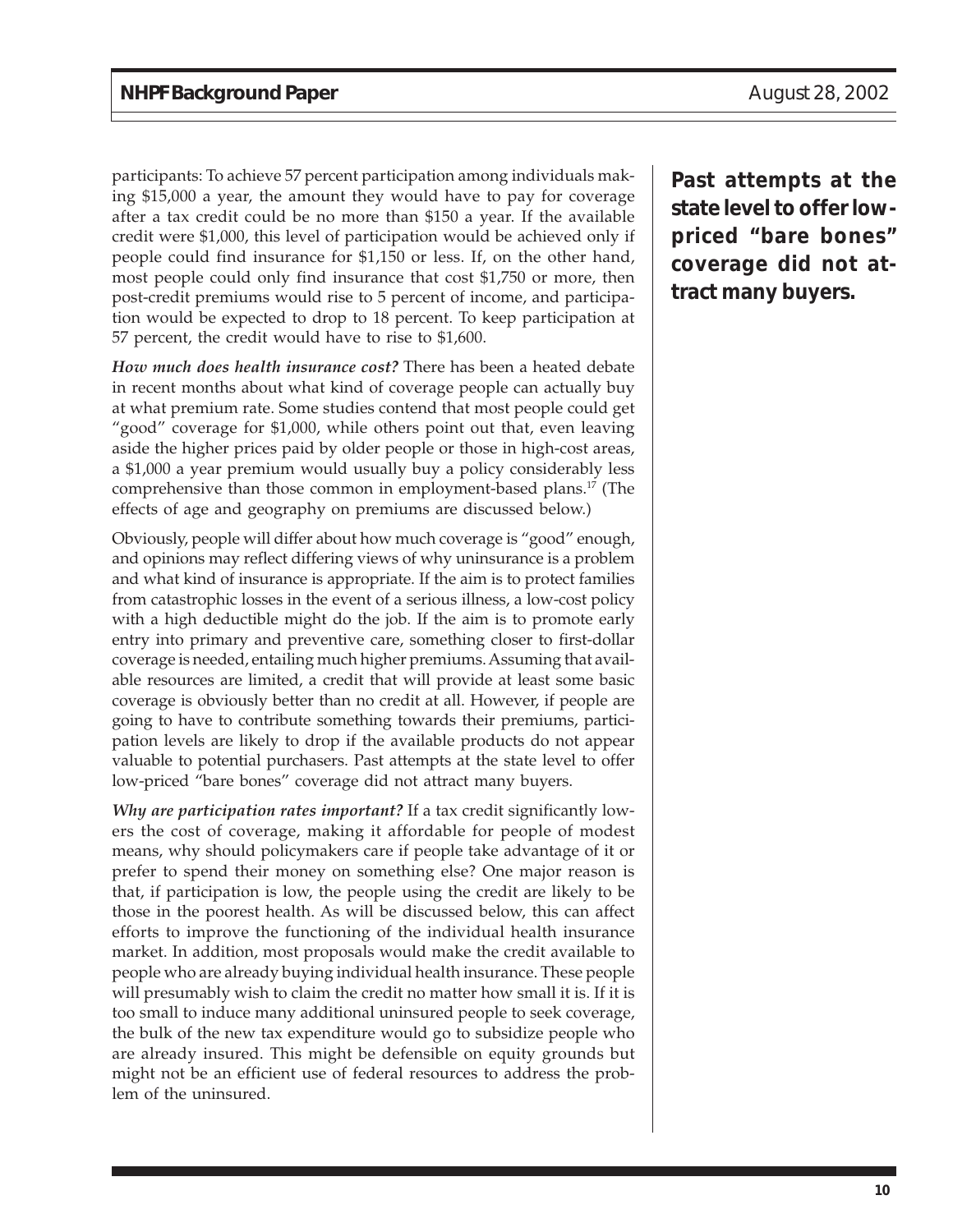While the net cost of coverage is a key factor in participation, it is not the only factor; ease of obtaining coverage is also important. Most people eligible for employer group coverage participate, not just because the employer pays part of the premium, but also because sign-up is easy, the worker does not have to shop for a policy, and required employee contributions are automatically deducted from paychecks. Attaining similar levels of participation in an individual tax credit may depend in part on how the credit is administered. Administrative options are considered later in this report.

**Geographic Adjustment —** Health insurance premiums are much higher in some geographic areas than in others. The Council of Economic Advisers found that premiums for a family of four ranged from \$1,272 in Bloomington, Illinois, to \$9,675 in Boston, while a recent study for the Henry J. Kaiser Family Foundation found that nongroup premiums for single buyers in Miami were twice as high as in some other areas.<sup>18</sup> Clearly, this means that a fixed credit will cover a higher share of the premium, or will buy richer benefits, in some places than it will in others. It would theoretically be possible to more nearly equalize the buying power of the credit through some form of geographic adjustment.

Establishing a local index value would be controversial—geographic adjustment factors under Medicare have been a source of debate for years and administration might be cumbersome. (Constitutional issues may also arise.) Moreover, although general cost of living varies geographically, there is no adjustment in other elements of the tax code, such as brackets, exemptions, or the standard deduction. It might be appropriate to treat health insurance differently if variation in health insurance premiums is much greater than variation in general cost of living. Although there is no one agreed index of local cost of living, various privately developed measures show differences in the range of 2.5:1. This is greater than the premium difference observed in the Kaiser study, but much less than that found by the Council of Economic Advisors.

**Age Adjustment —** Except in the handful of states that have adopted community rating,19 insurers in the individual market charge older buyers much more than younger ones. The Council of Economic Advisers reports that the median premium for a 55 year-old male is \$2,464, while it is \$772 for a 25 year-old male buying comparable benefits. A fixed-dollar credit would leave the older buyer paying a much higher share of income towards premiums than a younger buyer with the same income. One possible solution would be to adjust the credit amount by age. This option, and its possible effect on the market, is considered below.

#### **Qualified Coverage**

As defined under current tax law, health insurance includes any policy that pays for medical expenses. (This definition excludes so-called "dread disease" policies, which make payments if a policyholder develops a **Insurers in the individual market often charge older buyers much more than younger ones.**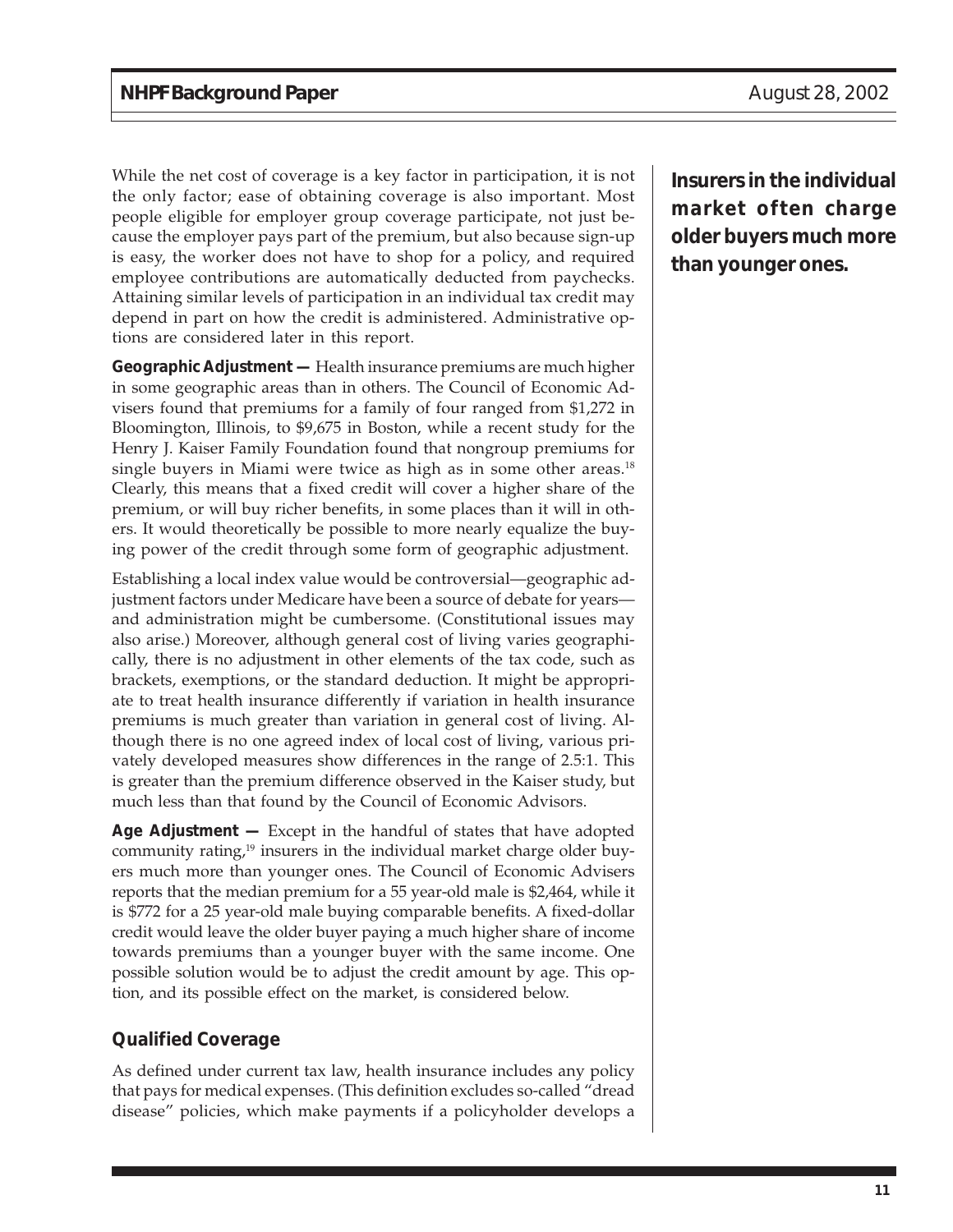given problem, such as cancer, whether or not the policyholder incurs any medical bills.) Most credit proposals would allow the credit to be used for any kind of health insurance meeting the very broad current definition. However, there may be concerns that some people would buy substandard coverage; this was one of the reported problems with the child health insurance tax credit in the early 1990s. A credit proposal could define some minimum standards for health insurance benefits. Setting a minimum benefit package would probably be controversial, and there might need to be some system for certifying that available health insurance plans met the standards. Many proponents of the tax credit approach would contend that benefits should be determined by individual preferences, not regulation. An alternative view is that the government has an interest in assuring that a new tax expenditure be used for coverage that meets the intended purpose.

### **MAKING INDIVIDUAL HEALTH INSURANCE COVERAGE AVAILABLE**

#### **The Individual Insurance Market**

About 12.6 million people under the age of 65 bought health insurance directly in 2000,<sup>20</sup> without the benefit of purchasing through an employer group. Individual coverage is sold by commercial carriers, the Blues (Blue Cross and Blue Shield plans), and managed care organizations. A much smaller number of individuals buy coverage through professional associations, fraternal organizations, and similar entities.<sup>21</sup>

As is the case for group health insurance, individual insurance is designed to protect policyholders from unexpected (unpredictable) medical expenses. The costs of insuring higher users of insured medical services are pooled with the costs of below-average users of services. In large employer groups, costs can be averaged out across a large number of people. As the group gets smaller, however, the ability to offset aboveaverage costs with below-average costs gets more difficult. In the individual market, no natural group exists across which to spread risks, although, for purposes of designing and rating policies, an insurer will generally consider its individual policyholders as one risk pool. There also is an added concern. Whereas, in the employer group market, people associate with the group for purposes other than to buy insurance, in the individual market, persons who are seeking coverage are there solely for the purpose of buying insurance and thus present a higher risk to insure than persons obtaining coverage through an employer group plan. This is because younger and healthier individuals typically decline to purchase health insurance until they anticipate significant medical expenses.

In addition, it is more costly to market, underwrite, enroll, and administer individual insurance policies than group policies. This is reflected in the higher "administrative load" that goes into the nongroup premium. **Most credit proposals would allow the credit to be used for any kind of health insurance meeting the very broad current definition.**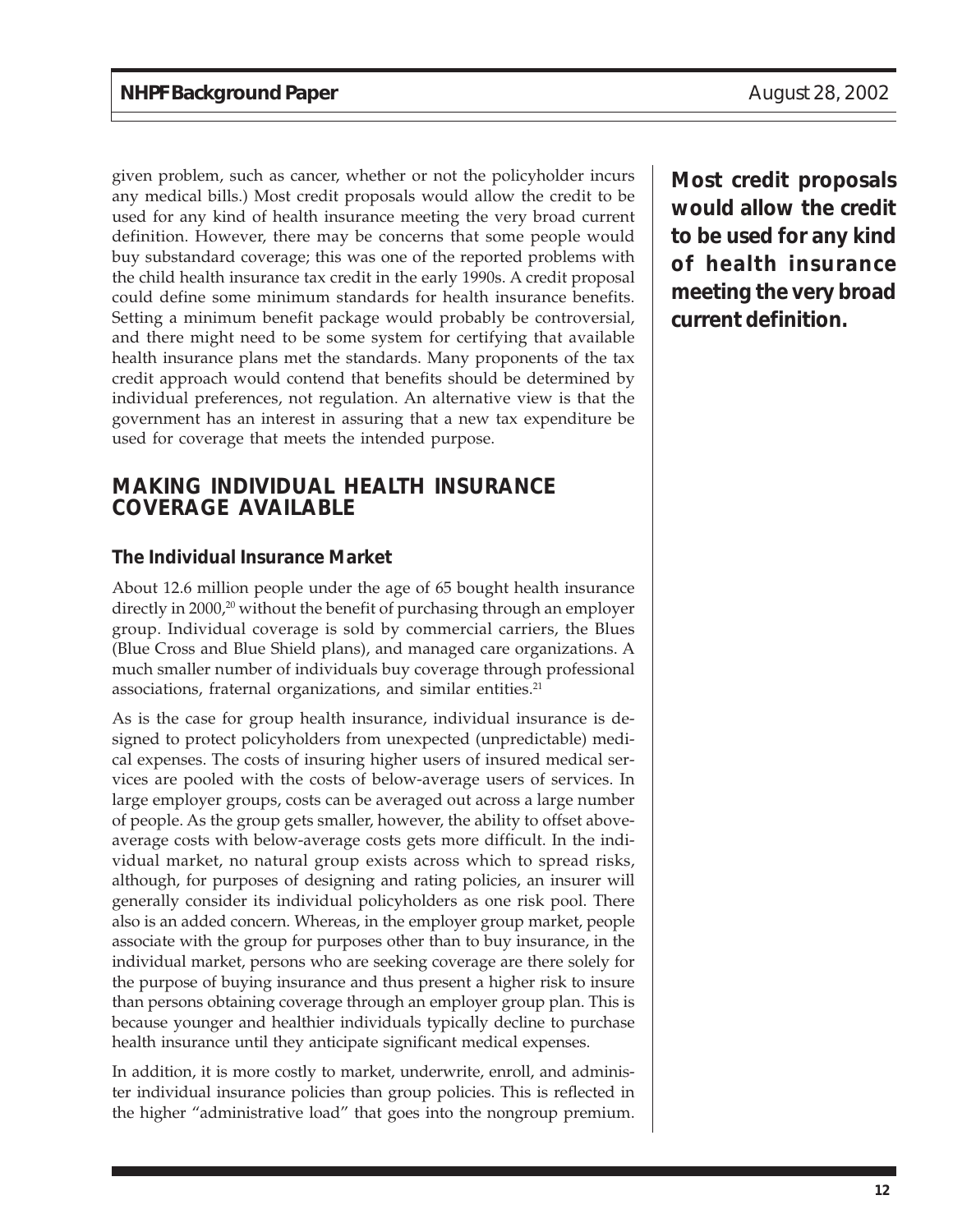Although estimates vary, roughly 35 cents of every premium dollar for individual coverage goes for administration and profit; 65 cents goes to pay claims costs. (For very large group policies, the average paid for administration and profit may range from 5 percent to 15 percent.).<sup>22</sup>

The other key difference between group and nongroup insurance is that, in employer groups, low-risk people who might otherwise not be interested in insurance will enroll because of the employer subsidy, ease of enrollment, and so on. This is what makes pooling work. The idea behind the tax credit is that if low-risk people got sufficient subsidy to induce them to enroll in the individual market, pooling would be possible there as well.

The regulation of health insurance sold by insurers was for a long time the sole responsibility of the states, and, with the exception of requirements under the Health Insurance Portability and Accountability Act (HIPAA), remains so today (see box). States require insurers in the individual market to comply with requirements relating to financial standards, policy forms (what can and cannot be in the contract offered to purchasers), access to coverage and required benefits, the rating of premiums, market conduct, and renewability of coverage.

Insurers selling in the individual market are generally permitted by state regulators to manage the risk of their business by restricting access to their policies and pricing their policies on the basis of the expected costs of

insuring the policyholder. For persons who are not HIPAA-eligible and with the exception of a few states where regulations are more protective for policyholders, an insurer may accept, reject, or accept with conditions any applicant for an individual policy. Most states permit individual insurers to evaluate and classify applicants for acceptance or rejection on the basis of "risk factors," such as their state of health, medical history, age, gender, habits (for example, whether they smoke), geography, and other insurance that the person may have. Also, with the exception of a few states, insurers are permitted to vary the premiums of policies offered to individuals who are accepted for coverage on the basis of their expected risk of incurring health expenditures.

Thus, a young person with no existing or prior medical conditions will generally be classified as a good risk and accepted for coverage at the insurer's average (standard) premium for individual policies. An applicant who has a current or preexisting medical condition is likely to be classified as high-risk. The insurer may reject the applicant entirely or accept the applicant at an above-average (substandard) rate. If the

## **HIPAA**

Under HIPAA, states must establish a means by which individuals moving from group to individual coverage and who meet certain requirements can buy coverage without preexistingcondition limitations. Such individuals are known as "HIPAA-eligibles." In some states, all insurers participating in the individual market or one designated insurer must provide coverage to HIPAA eligibles on a guaranteed-issue basis. Other states have designed their high-risk pools to meet the guaranteed-issue requirement. HIPAA also requires that all coverage in the individual market be guaranteed-renewable. HIPAA does not, however, impose any rating requirements on health insurance policies, either in the group or individual health insurance markets.

HIPAA has made it easier for people transitioning out of employer-sponsored health insurance to find a source of coverage. It has not, however, made health insurance less costly. Some evidence suggests that HIPAA has, in fact, contributed to premium increases in the individual market. This is because of the overall higher risk of those individuals electing coverage under HIPPA-eligible policies.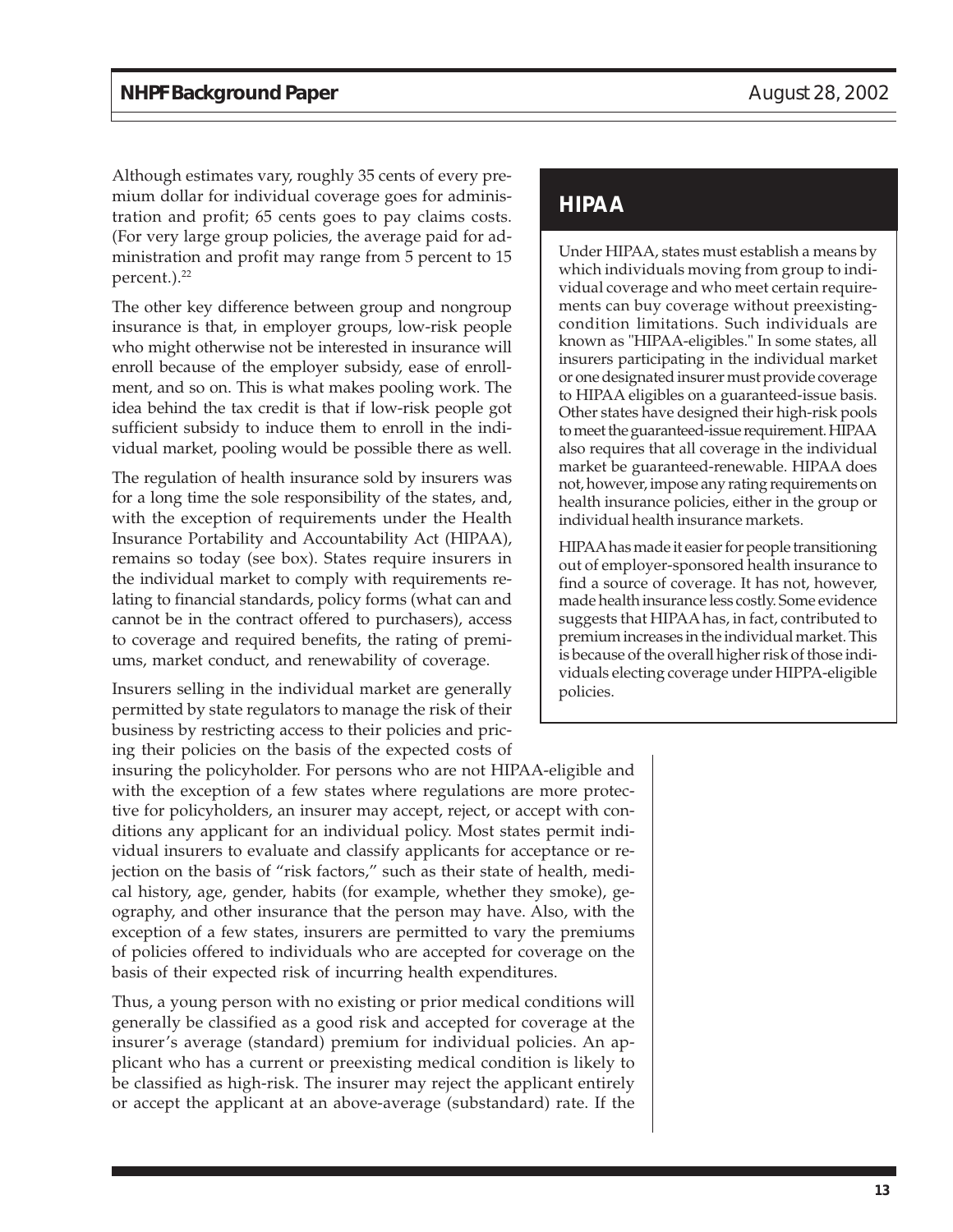applicant is accepted, the insurer may impose a temporary or permanent exclusion of coverage for the preexisting medical condition. People with chronic conditions are especially vulnerable to being denied coverage or to being accepted with preexisting condition limitations or exclusions and at higher premiums.<sup>23</sup>

Age is itself an important risk factor. Insurers will generally price the policy of a healthy person over age 50 at least twice the premium of a person who is less than 50. Often the difference between a 25-year-old and a 55-year-old can be four-fold. Geography is also highly predictive. Premiums tend to be higher in urban areas than in rural areas and are also higher in areas with higher utilization of health care services.

Insurers also manage their risks and the cost of their policies through benefit design. Higher enrollee cost-sharing is used to keep premiums low enough to attract average-risk individuals. Cost-sharing features, such as deductibles, copayments, coinsurance, and benefit limits are generally less generous than in the group marketplace. Benefit value is also lower. Many individual policies have limited or no mental health, maternity, or prescription drug coverage because these benefits are known to attract above-average-cost enrollees.

Some states impose strict limits on the selection (underwriting) and pricing (rating) practices used by individual insurers. New York and New Jersey, for example, require that insurers participating in the individual market accept all applicants (guaranteed issue), and use pure or modified community rating to derive their premiums.<sup>24</sup> Although some carriers have left these markets, individuals are able to choose nongroup policies from a number of carriers. Young people may be paying more than they would have absent the reforms, but older and sicker people are able to obtain insurance that is both available without limitation and less costly than it would have been. In some states, however, such as Kentucky, New Hampshire,<sup>25</sup> and Washington, reforms led to significant market disruptions because many insurers elected to exit those states rather than conduct business under what they perceived as adverse business conditions. Moreover, insurance coverage rates generally did not improve, although it is dangerous to assert cause and effect given the confounding role played by state labor markets, consolidation in the insurance industry, and other factors.<sup>26</sup>

#### **Options for Individual Insurance Market Reforms**

If refundable tax credits were made available to people buying individual insurance, insurers might voluntarily take steps to make their products available and attractively priced to those individuals. It is also possible, however, that people who would benefit from tax credits might find few or no insurance options in their area. To ensure that this does not happen, lawmakers could require insurers to make some or all of their insurance policies available to tax-credit-eligible individuals at community-rated

**Higher enrollee costsharing is used by insurers to keep premiums low enough to attract average-risk individuals.**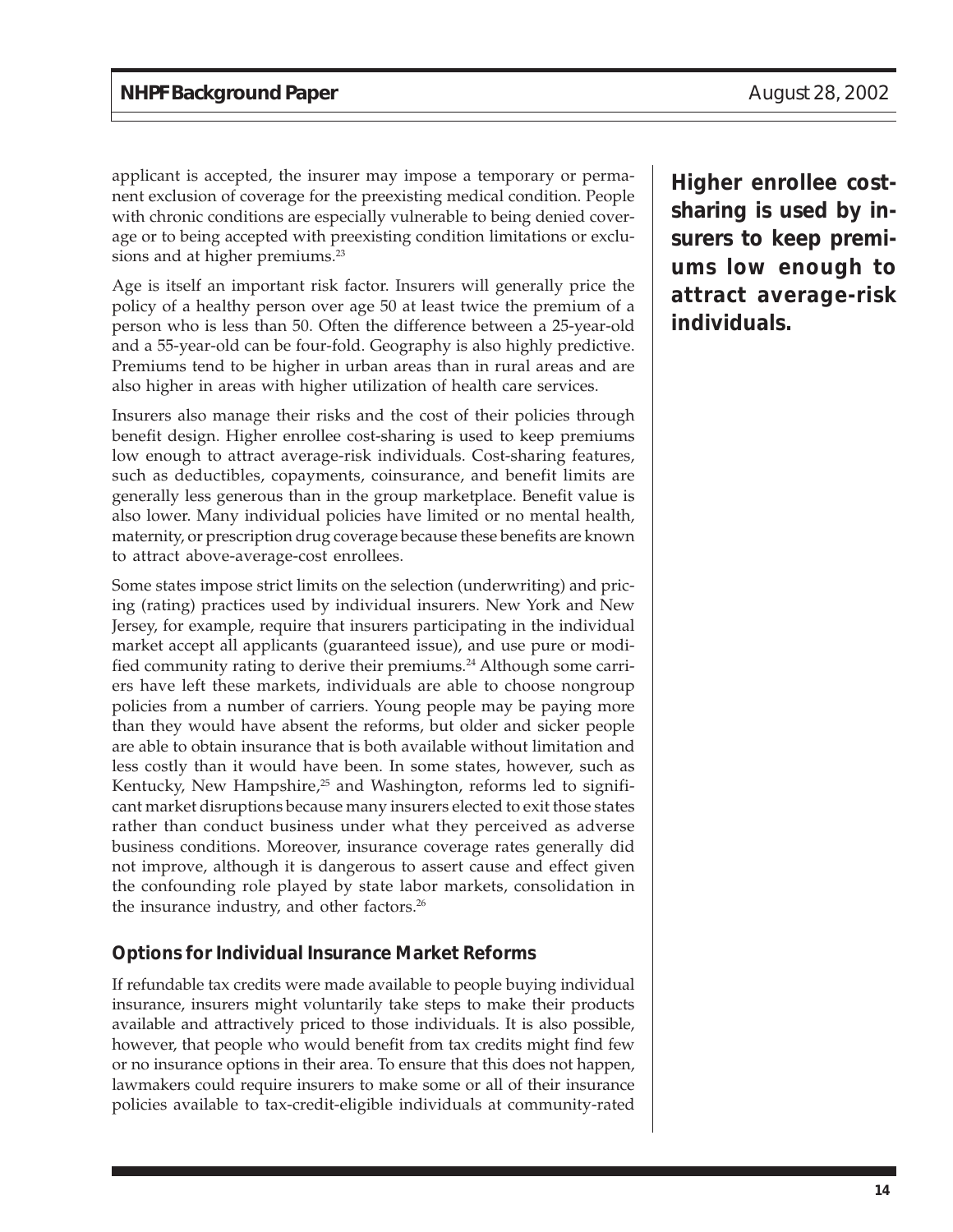premiums. Such requirements could be imposed on a state-by-state basis or through federal law and regulation.

State regulations reflect local conditions and may thus best fit the unique circumstances of local insurance markets. Also, as incubators of policy innovations, states could learn from one another about the best approaches for achieving expanded coverage. However, regulation on a state-by-state basis may not be the most effective way to improve availability and affordability of coverage. Insurers that do not like the rules of the game in one state can shop for more compatible regulatory environments elsewhere. This has been the experience in some states that imposed community rating or tight rating bands $2<sup>7</sup>$  and guaranteed issue on insurers selling in the individual market. Moreover, state-based regulations may create disparities across geographic borders, making it difficult for individuals to obtain seamless coverage if they move from one state to another. Such state law variations could also complicate operations for insurers that sell in more than one state, although many such insurers have traditionally preferred state-level over federal regulation, perhaps because they have grown accustomed to it.

Alternatively, federal standards could be established for health insurers wishing to sell to tax credit recipients. These might be established as minimum or "floor" standards, allowing states to provide for standards that are more protective for consumers, or they might be established as uniform national standards with no state variation permitted. The first approach often has political appeal because it gives states flexibility to go beyond federal requirements. The second approach, in which state laws are preempted (overridden) by federal law, achieves regulatory uniformity for insurers and greater simplicity for consumers. Insurers must play under the same rules, regardless of where they are located.

**Regulating Underwriting —** To assure that one or more policies offering adequate coverage is available to tax-credit-eligible individuals, lawmakers may want to establish certain underwriting rules. Three areas of underwriting are especially important in this regard: the initial issuance of insurance, rules relating to the temporary or permanent exclusion from coverage of preexisting medical conditions, and renewability of coverage.

*Guaranteed issue.* To assure that a tax-credit-eligible person is able to obtain an individual policy, insurers could be required to write individual coverage on a guaranteed issue basis, meaning, that the insurer must accept all applicants regardless of their risk factors. Exceptions may be allowed for health plans, such as managed care plans that lack the capacity to accept additional applicants, so long as any enrollment limits were not discriminatory.

*Preexisting condition limitations and exclusions.* Restrictions may be placed on insurers' ability to impose limits or exclusions for preexisting medical conditions. Recognizing the need to prevent insurers from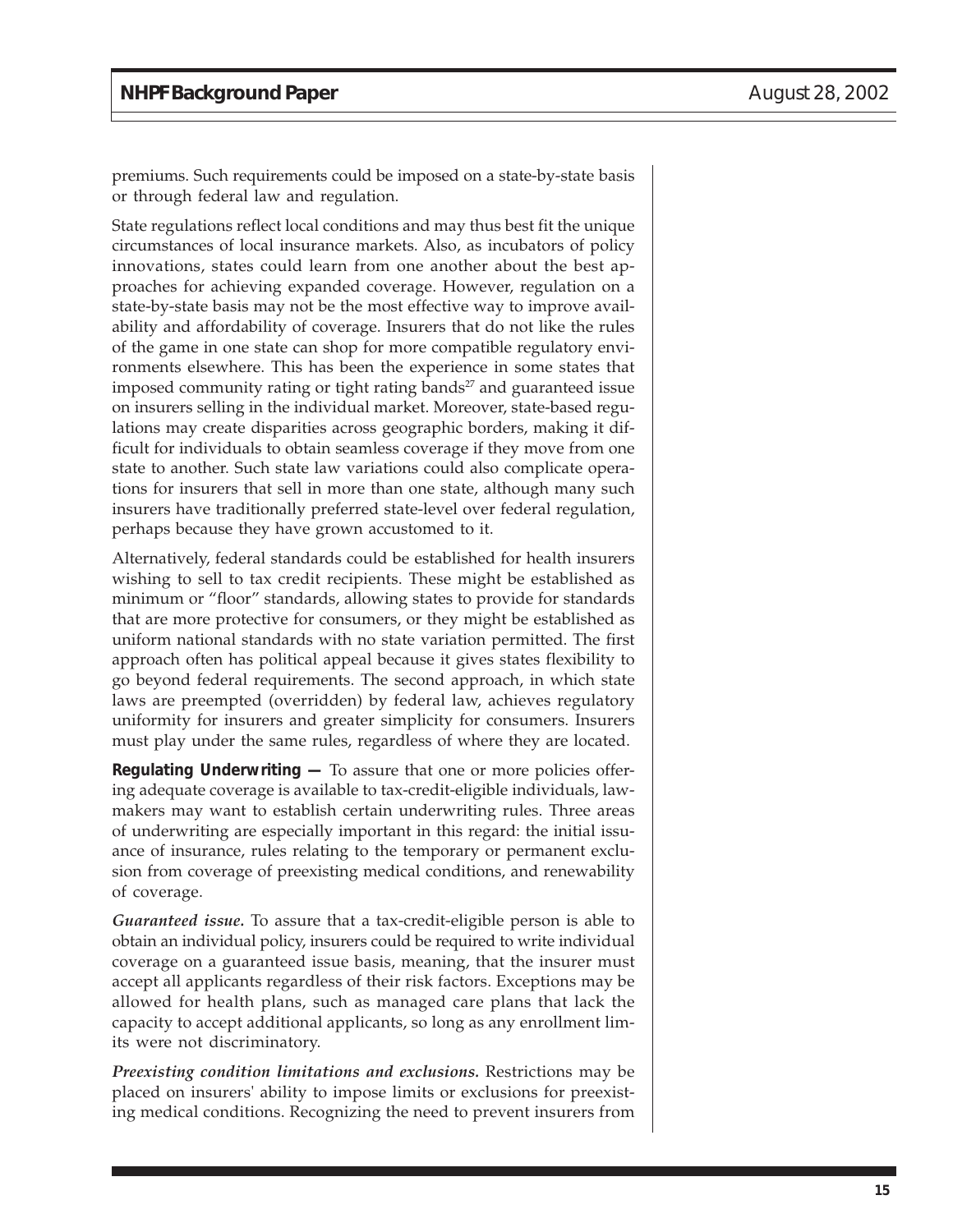having to write policies for people who wait until they are injured or get sick to buy insurance, most proposals allow insurers to impose some period of preexisting condition exclusion (six months or one year) on an individual lacking immediate prior insurance coverage. Under HIPAA, for example, an individual is eligible for coverage without any preexisting condition limitations or exclusions only if he or she had prior continuous coverage without a gap of more than 63 days.

*Renewability.* This requirement assures that, once a person is accepted for coverage by an individual carrier, that coverage will not be terminated unless the person commits fraud or fails to pay his or her premium. Otherwise, the insurer must permit the enrollee to renew the policy regardless of that person's claims history. Guaranteed renewability of individual insurance products is already required by HIPAA, the only federal requirement that applies to all individual health insurance policies.

**Regulating Premium Rates —** Regulation of rating practices as they apply to the individual market has been considered over the years, but usually only as part of broader health insurance reform proposals. In 1996, when Congress debated the legislation that eventually became HIPAA, regulation of rating was considered too controversial. Congress left the regulation of rates to the states. In subsequent congressional sessions, only a small handful of proposals tackled this subject. Today, few if any proposals seek to regulate rating practices of insurers.

In past legislation, insurers would have been permitted to base their rates on risk factors that are not directly health-related, such as geography, age, and sometimes gender. Some proposals would have imposed no restrictions on the use of such factors, while others would have limited the range of possible variations. A few proposals would have required pure community rating.

Rating regulation alone would not in theory affect the average premium rates charged by insurers. Instead, it would restrict the extent to which the rate charged to any particular individual could vary from the average. Typically, the oldest and sickest enrollees pay several times as much as younger and healthier enrollees for the same coverage. By limiting such variation, regulation reduces rates for the high-cost enrollees and raises rates for the low-cost ones. When rating reform is coupled with underwriting reforms that bring older and sicker enrollees into the pool, the overall cost of the pool rises, as does the average premium. The challenge is to prevent the resulting premiums from climbing so high for the enrollees who had previously been paying relatively low premiums that they drop their policies. A spiraling effect could gradually foreclose coverage to younger and healthier persons who may also have relatively low incomes.

It is also the case that high-risk enrollees may not be equally distributed among insurers. This could happen by chance or because high-risk applicants may be drawn to certain insurers (for example, PPOs instead of

**Today, few if any proposals seek to regulate rating practices of insurers.**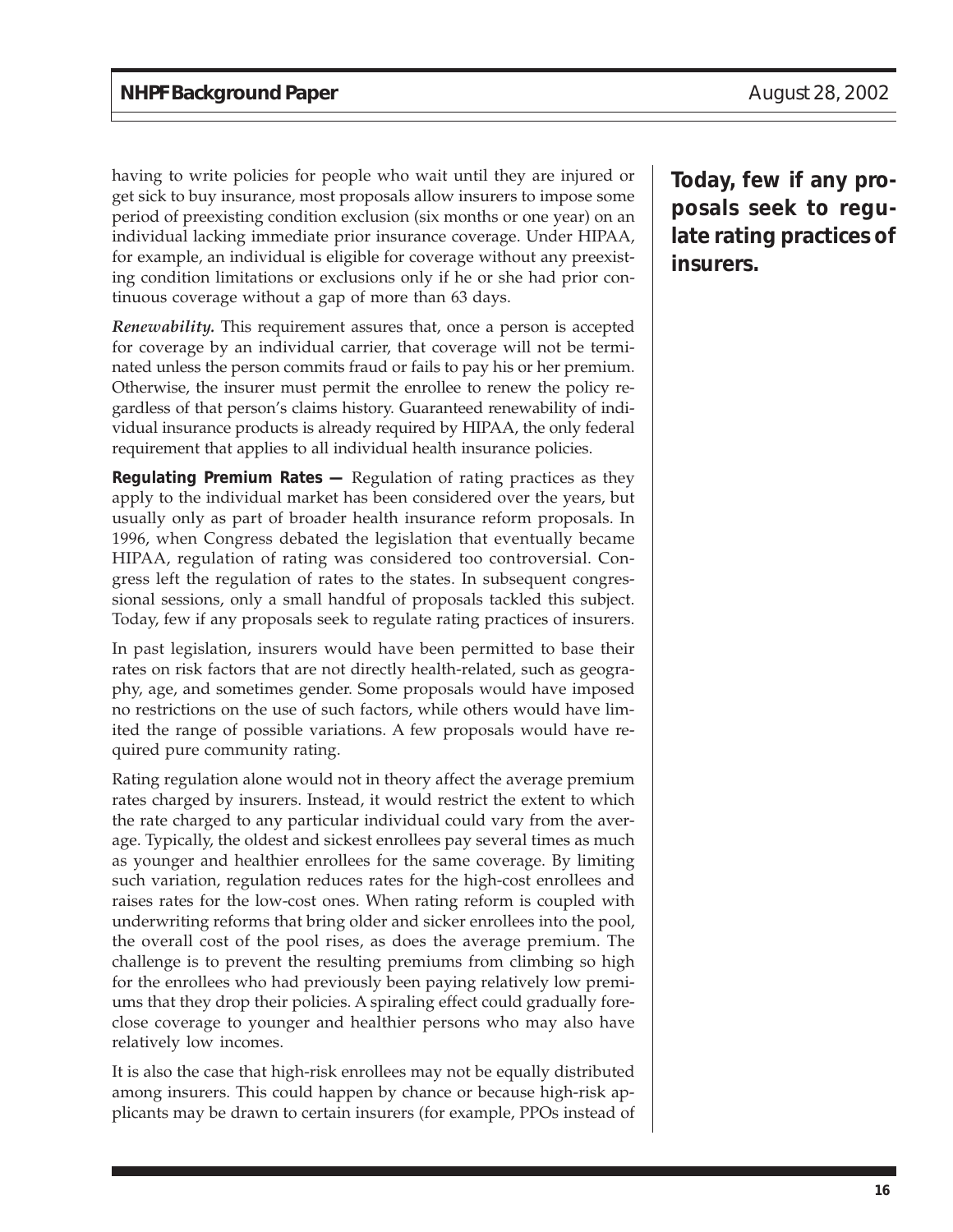closed-network HMOs) or because some insurers found ways to target their marketing to low-risk individuals. In the latter case, an insurer's success would depend on its ability to select the most favorable risks.

**Interplay of Tax Credit Amount and Market Reform —** If the premium for a 55-year-old male is \$2,464, compared to \$772 for a 25-year-old, then a \$1,000 credit would leave the older buyer with \$1,464 in out-ofpocket cost, while the younger buyer would pay nothing. One way of addressing this disparity is to regulate insurers' rate-setting practices to reduce the difference in premiums for younger and older buyers. An alternative is to adjust the credit amount for age. For example, if it were thought that someone making \$15,000 could spend \$150 for coverage, the maximum credit might be \$622 for a 25-year-old and \$2,314 for a 55 year-old. (A precedent exists in the tax code; the maximum deduction for long-term care insurance premiums varies by age.) The two approaches are roughly equivalent in effect; Lynn Etheredge has suggested that individual states might be allowed to decide whether to regulate or adjust the credit.28

Probably older people are willing to spend a higher share of income for health insurance than younger people. Equalizing the price of coverage for older and younger buyers might mean that a smaller proportion of younger uninsured people would participate. Whether this is a concern may depend on what one sees as the primary goal of a tax credit program. If the aim is to cover the maximum number of uninsured people within a given budget, this is likely to be achieved if younger people who make up the majority of the uninsured—were given a much stronger incentive to buy coverage. If the aim is to assure that coverage is affordable to those most in need, an age adjustment might be appropriate.

#### **Spreading Risk to Increase Coverage**

Options exist to spread the costs of high-risk enrollees more equitably among insurers, or even to spread those costs among a broader source of financing, such as taxpayers in general. Mechanisms that rely on sources of financing that are external to the individual market are likely to be the most successful in expanding health insurance coverage. If the pool is financed only within the market, low-risk people have to subsidize high-risk ones, and their participation drops. Bringing in outside money holds the average premium down for existing insureds and makes the coverage more attractive to the uninsured. Two major alternatives are possible: reinsurance and risk pools.

**Reinsurance —** Reinsurance is a mechanism by which insurers pay part of their premiums into a fund and may then be compensated if some of their enrollees incur especially high costs. Insurers have long purchased reinsurance voluntarily through private entities. The original insurer pays the reinsurer part of its premium revenues, and the reinsurer assumes part of the risk, such as all costs for any individual policyholder

**Reinsurance and risk pools are two options for spreading the cost of high-risk enrollees more equitably among insurers.**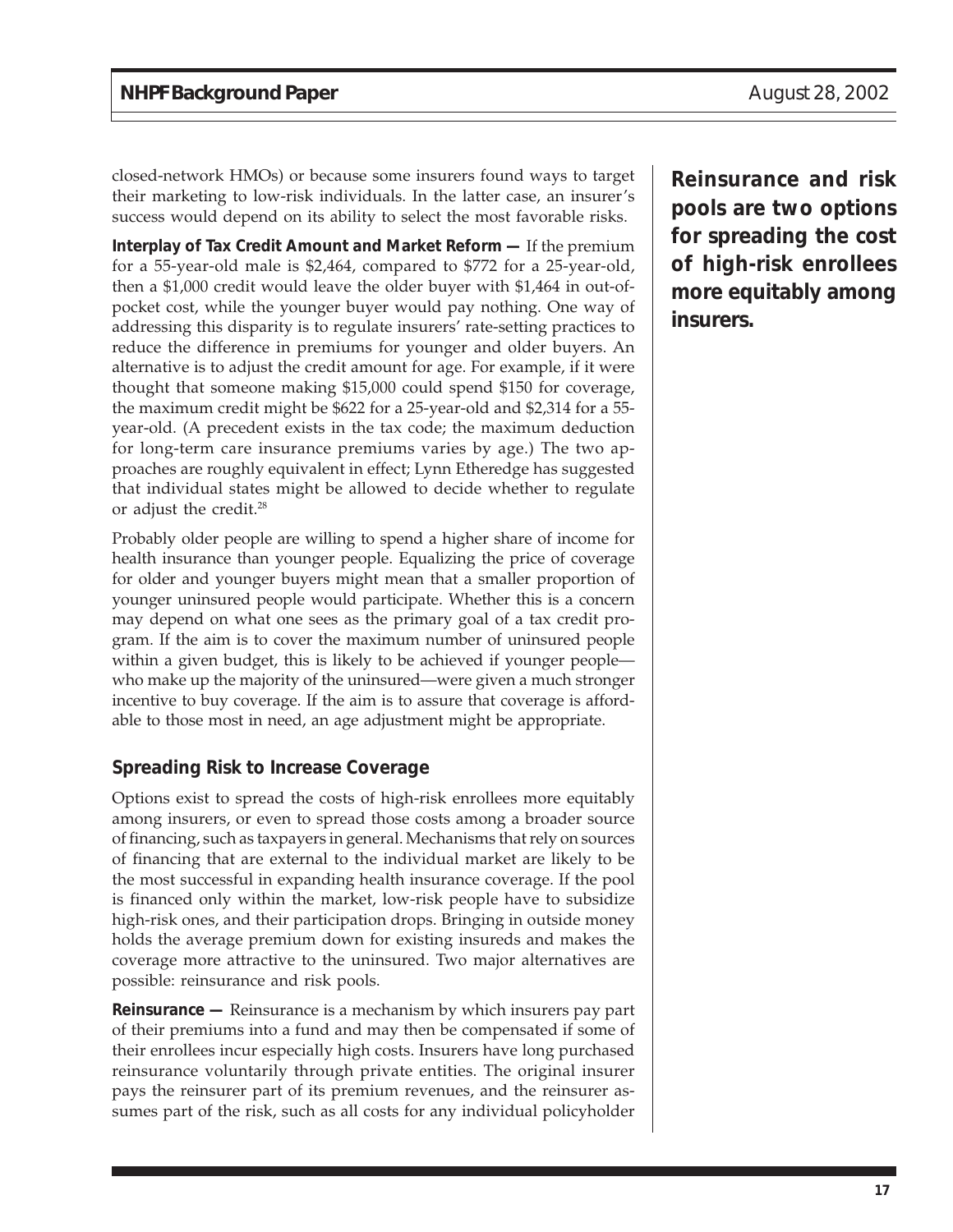that exceed a given threshold or aggregate costs for all policyholders in excess of some amount of money. It is important to emphasize that the costs of caring for those high-cost individuals do not disappear. The reinsurer charges a premium to the primary insurer based on its assessment of the underlying risk of having to pay claims for those amounts that are reinsured. However, the reinsurance mechanism could be designed to spread these high-cost cases across a larger pool of insuring entities, such as all health insurers in a state or all insuring entities, including self-insured employers. Alternatively, some portion of the costs could be spread to taxpayers. In this manner, the costs would be externalized, allowing the primary insurer to lower premiums. One analysis of a hypothetical reinsurance pool found that reinsuring as little as 1 percent of the highest-cost cases could reduce premium costs by about 14 percent.<sup>29</sup> Which risks would be ceded to the reinsurance pool and who would participate in its financing are just two of the challenging and politically contentious design issues that would have to be resolved.<sup>30</sup> Whatever the design, the success of the reinsurance mechanism in reducing premiums will largely depend on providing financial sources external to the individual insurance market.

**Risk Pools —** In risk pool arrangements, high-risk individuals are identified at the time of enrollment, and the entire excess cost of covering these individuals is then spread among all the insurers in that segment of the market. Insurers may decline to cover these applicants and refer them to a state-established program, or individuals may be able to apply directly to the risk pool if they meet certain conditions. The risk pool will then charge these enrollees a premium rate that is higher than average (often 150 percent of the statewide average) but less than the actual cost of covering them. Resulting losses are then financed in a variety of ways, as described below. In "assigned risk programs," highrisk applicants are allocated among insurers, each of which must accept a certain share of applicants. Or such applicants may be assigned to certain designated carriers with the other (referring) carriers helping to make up the resulting losses.

In 2001, 29 states operated high-risk pools; New Hampshire recently passed legislation to create one. A total of about 113,000 people obtained their health insurance through these pools, with much of the enrollment in Minnesota (25,892), and California (20,834). In six states, premium subsidies were available for low-income enrollees. Most states used their risk pools to comply with the group-to-individual portability provisions of HIPAA. Enrollment in pools has been and is likely to remain modest because premiums are high relative to incomes and enrollees are expected to shoulder significant cost-sharing through deductibles and copayments. Most pools impose preexisting condition exclusions on non-HIPAA–eligible enrollees. Some impose a cap on total enrollment. All pools operate at a loss since claims paid are higher than premiums collected. To cover these losses, most states impose assessments on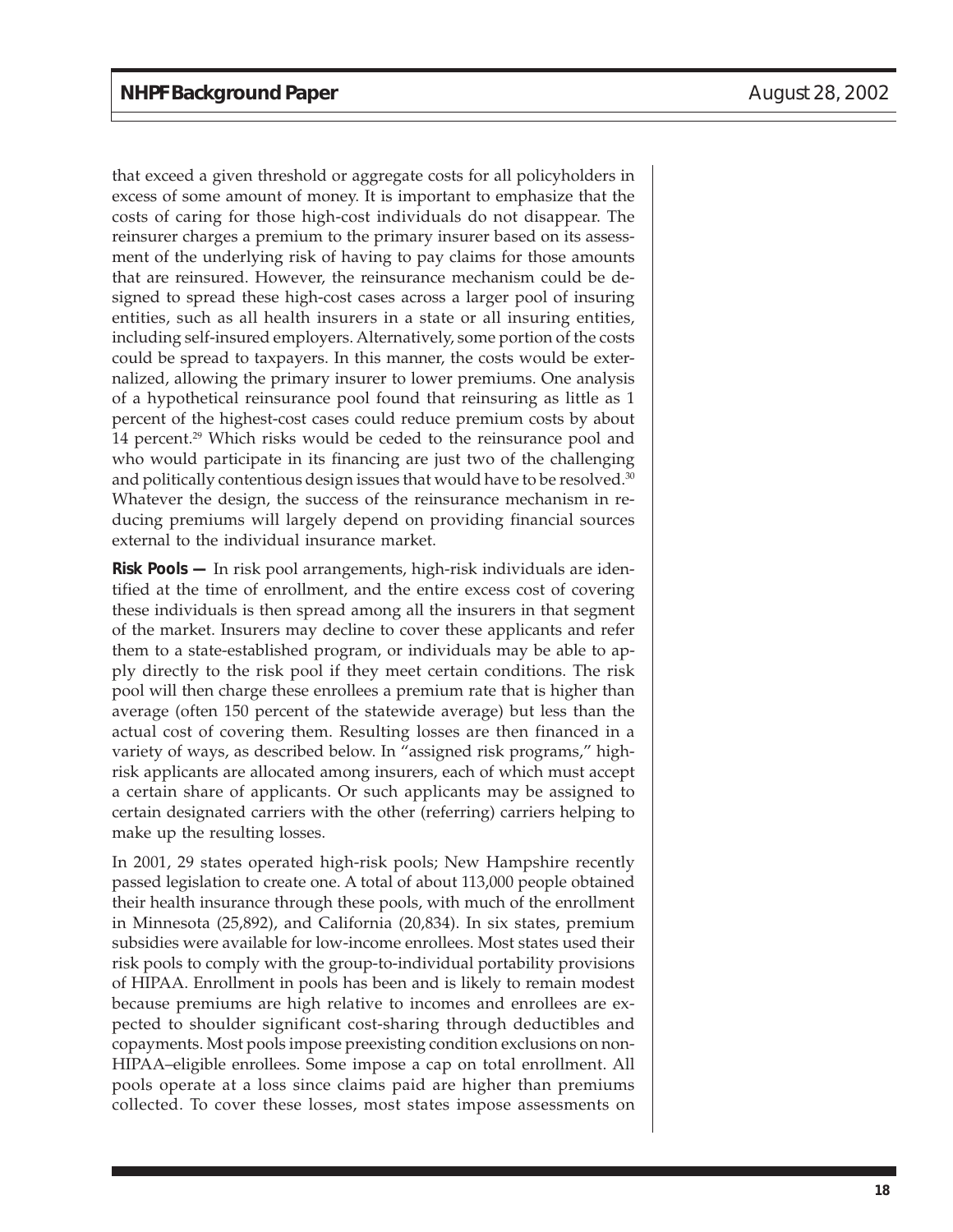insurers participating in the individual market. Some states finance their pools though more broad-based measures, such as surcharges on other health insurance premiums, excise taxes, or state general revenues.<sup>31</sup>

Renewed interest exists in Congress to provide funding to states to either establish high-risk pools or help finance them. Such assistance has been included in H.R. 3009, recently signed into law by the president as the Trade Act of 2002 (P.L.107-210). Up to \$1 million will be available to each eligible state to establish a new high-risk pool. States with existing qualified risk pools will be able to get federal matching funds to help finance their operation.32

#### **Public Program Buy-Ins**

Instead of, or in addition to, private insurance, tax credits could be designed to subsidize public insurance coverage, such as Medicaid, SCHIP, or a publicly sponsored insurance program. Al Gore proposed the use of tax credits to help low-income families buy into Medicaid or SCHIP during his presidential campaign. Under Bush's proposal, credit-eligible individuals could buy coverage through Medicaid or SCHIP managed care plans in states where these programs contract with such plans; if there are no Medicaid or SCHIP managed care plans, states would be allowed to open up state public employee plans to tax credit recipients. The House and Senate Democratic alternative to Republican economic stimulus packages would have provided tax credits or other forms of public subsidy to help qualified dislocated workers who are not eligible for COBRA health insurance continuation coverage or cannot afford it to buy into Medicaid on a temporary basis.33 Some Democrats have supported the use of tax credits for pre-Medicare retirees to buy into Medicare.<sup>34</sup>

All of these "buy-in" proposals face similar design issues: Perhaps the most important is minimizing the effects of adverse selection on both the enrollees in the plan being bought into and the tax-credit-eligible enrollees. Selection is influenced by participation rules, the enrollment process, benefit design, and perhaps most of all, by premiums. Should the coverage offered to tax-credit-eligible individuals be the same as or different from the coverage offered by the public program? How should the premium for the coverage be determined? For example, should the premium charged to these individuals reflect the cost of the broader pool of insureds (for example, all Medicaid or Medicare beneficiaries) or just the pool of tax credit recipients? Who would administer the program for this new pool of insured? Should measures be taken to protect the private carriers from losing business to the public program buy-in option?

Proposals that would give individuals tax credits to purchase Medicaid or SCHIP also raise questions about substitution of federal dollars for state dollars. As suggested earlier, states could be required to maintain their current level of Medicaid spending, as has been done with respect to other policy changes. For example, when SCHIP was enacted, states

**Tax credits could be designed to subsidize public insurance coverage, such as Medicaid, SCHIP, or a publicly sponsored insurance program.**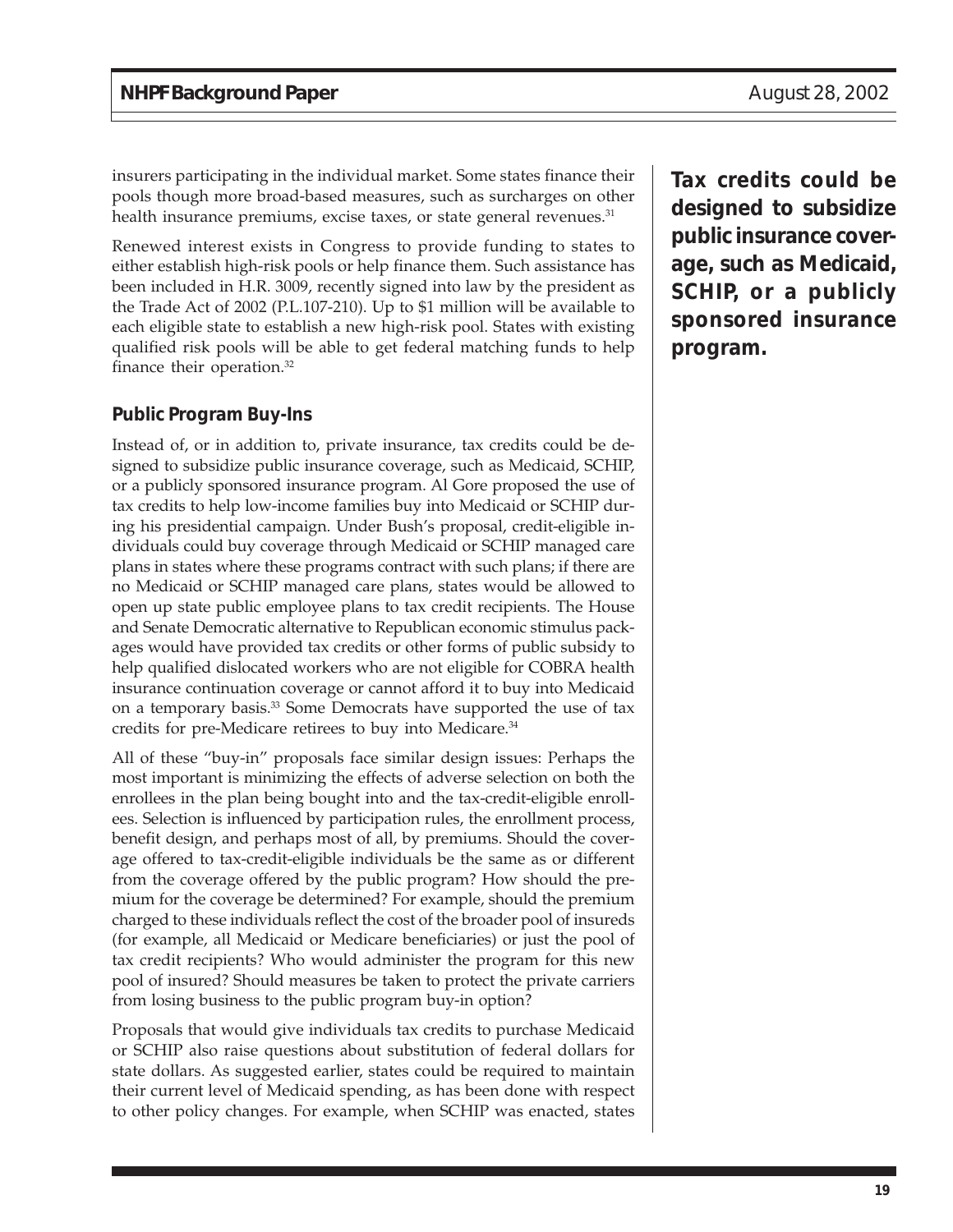were prohibited from substituting the newly available SCHIP dollars for their existing Medicaid commitments.35

## **SUBSTITUTION**

As noted earlier, some of the "tax expenditure" for a new health insurance credit would go to subsidize people who already have coverage. To reduce this "substitution" effect, some proposals would make a credit available only to people who have been without insurance for some period. However, a rule of this kind would be difficult to enforce and, again, raises equity questions. Why should a new buyer receive a subsidy while people at the same income level who have been paying for coverage all along receive no subsidy? Most proposals, then, allow existing buyers of nongroup coverage to claim the credit. There has been much more concern about the potential effects of a credit on the employer market.

One reason that most nonelderly people obtain health insurance through the workplace is that tax subsidies are available for employer coverage but usually not for individually purchased coverage. An individual health insurance tax credit would not just reduce the relative advantage of employer coverage; for some people, it could make nongroup coverage more attractive. In 2001, the average worker with employee-only coverage was contributing \$360 a year toward the cost of his or her premiums.<sup>36</sup> If workers eligible for, say, a \$1,000 credit could find a nongroup plan for less than \$1,360, they might be better off dropping the employer coverage. An employer that had many such workers might do better to offer higher wages or other benefits instead of health insurance.

How likely is this scenario? Probably it depends on the size of the credit and whether the credit is available to the middle- and higher-income families who are currently more likely to have employer coverage. Recent attempts to model the effects of various credit proposals have projected modest immediate reductions in employer coverage—drops in the range of 1 to 4 percent. $37$ 

Some proposals would seek to preclude coverage-shifting by making people who are offered employer coverage ineligible for an individual credit. (A similar rule currently applies to the health insurance deduction for the self-employed.) Again, a rule of this kind is hard to enforce through the tax code, and would, in any event, not address the long-range incentives for workers to shift to jobs with higher wages and no health plan.

Another option would be to allow the credit to be used for the employee's share of group premiums. This would remove the incentive for coverage-shifting and would also encourage take-up of coverage by lowerincome workers who are currently not participating in their employers' plans. However, it could also mean that a very large share of the new expenditure would go to currently insured people.

**An individual health insurance tax credit would not just reduce the relative advantage of employer coverage; for some people, it could make nongroup coverage more attractive.**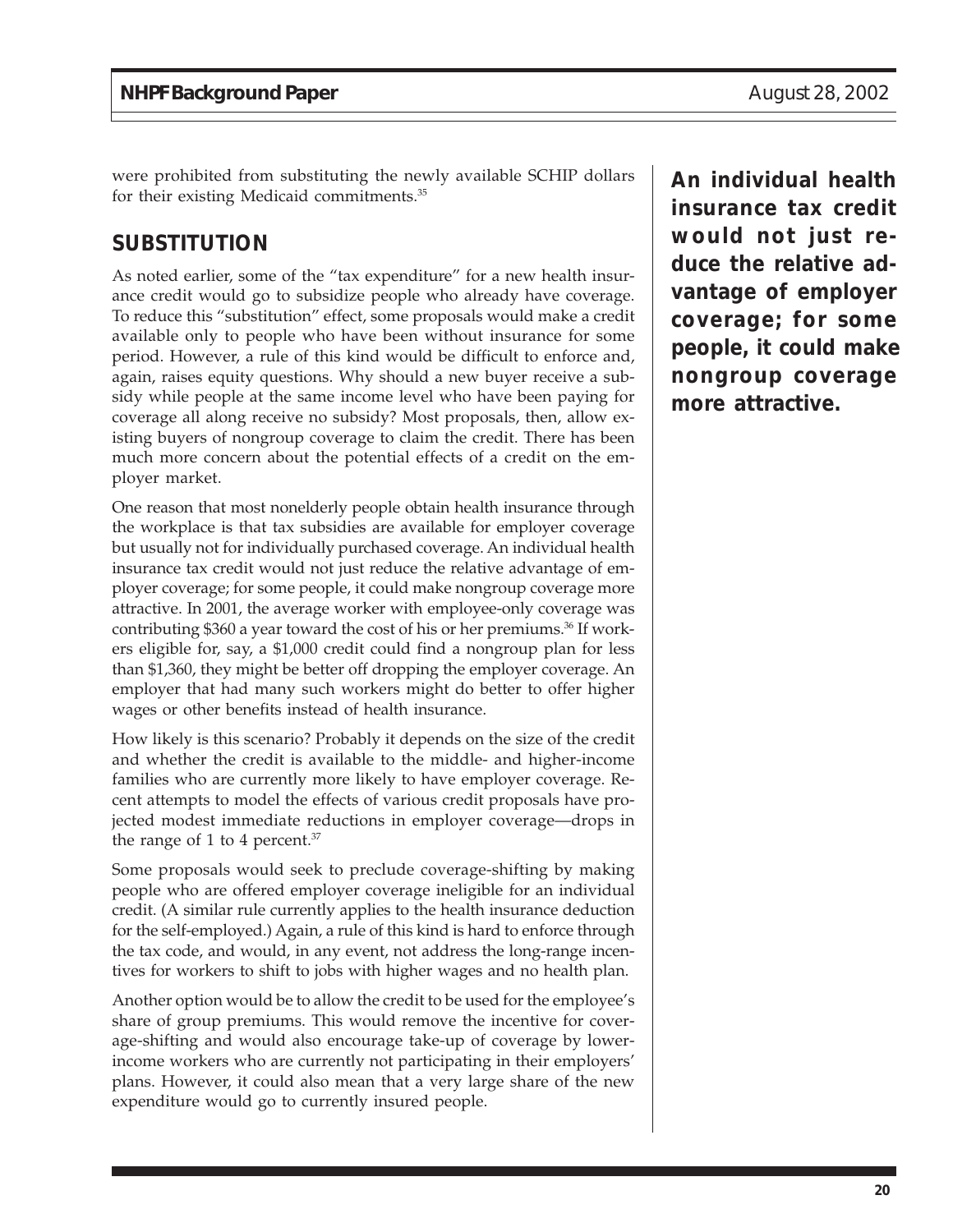Finally, some proposals would completely equalize the tax treatment of individual and employer coverage. For example, an income-based credit might be used for coverage in either setting, while employer contributions would be taxable income for employees. Proponents of this approach point out that the current exclusion of employer contributions favors workers in the higher-income tax brackets because the exclusion or deduction reduces their tax bill by more. Moreover, the current system locks most people into plans selected by their employers, when workers might prefer to choose their own benefits or delivery system.

Opponents of equalized treatment contend that it would destabilize the employer market and potentially increase the number of uninsured people. For example, it could be that younger and healthier workers would be more likely to shift to the nongroup market because they could find better prices. Higher-risk workers would be left behind in a steadily deteriorating risk pool. As prices rose, employers would face greater incentives to drop coverage or shift the costs to workers.

## **ADMINISTRATION OF TAX CREDITS**

There are certain administrative issues associated with implementation that accompany any new federal policy to expand health insurance coverage, and how these issues are addressed can have significant implications for how many people take advantage of the new subsidies. The more complex the system, the longer it will take and more difficult it will be to obtain significant participation rates among the targeted populations. In addition, participation will depend on the degree of effort invested in educating the public on the new program in terms of who is eligible, what the mechanics are for receiving the subsidies, and what types of coverage the subsidies may be used for.

Administration of a tax credit subsidy for health insurance requires determination of individuals' eligibility status and some mechanism to make the subsidy dollars available to those eligible for the purchase of the coverage. If advance funding is provided, there may or may not also be the need to have a reconciliation process whereby actual income is compared to estimated income to determine if an adjustment in the subsidy amount is necessary (either recoupment of excess subsidy funds or provision of additional subsidy funds in cases where income was overestimated).

The most direct way to provide tax credits is simply to use the existing tax filing system. There would be no need to determine eligibility in advance. Individuals would self-determine their eligibility status based on their expected income for the year, and any other criteria relevant to the policy on credits (for example, unemployment status and lack of access to employer coverage). Eligible individuals would receive the applicable amount of reimbursement for their health insurance expenses by claiming the credit when filing their tax returns for the previous year. Individuals who wished some advancement of the credit could

**The way administrative issues are addressed during implementation can have significant implications for how many people take advantage of the new subsidies.**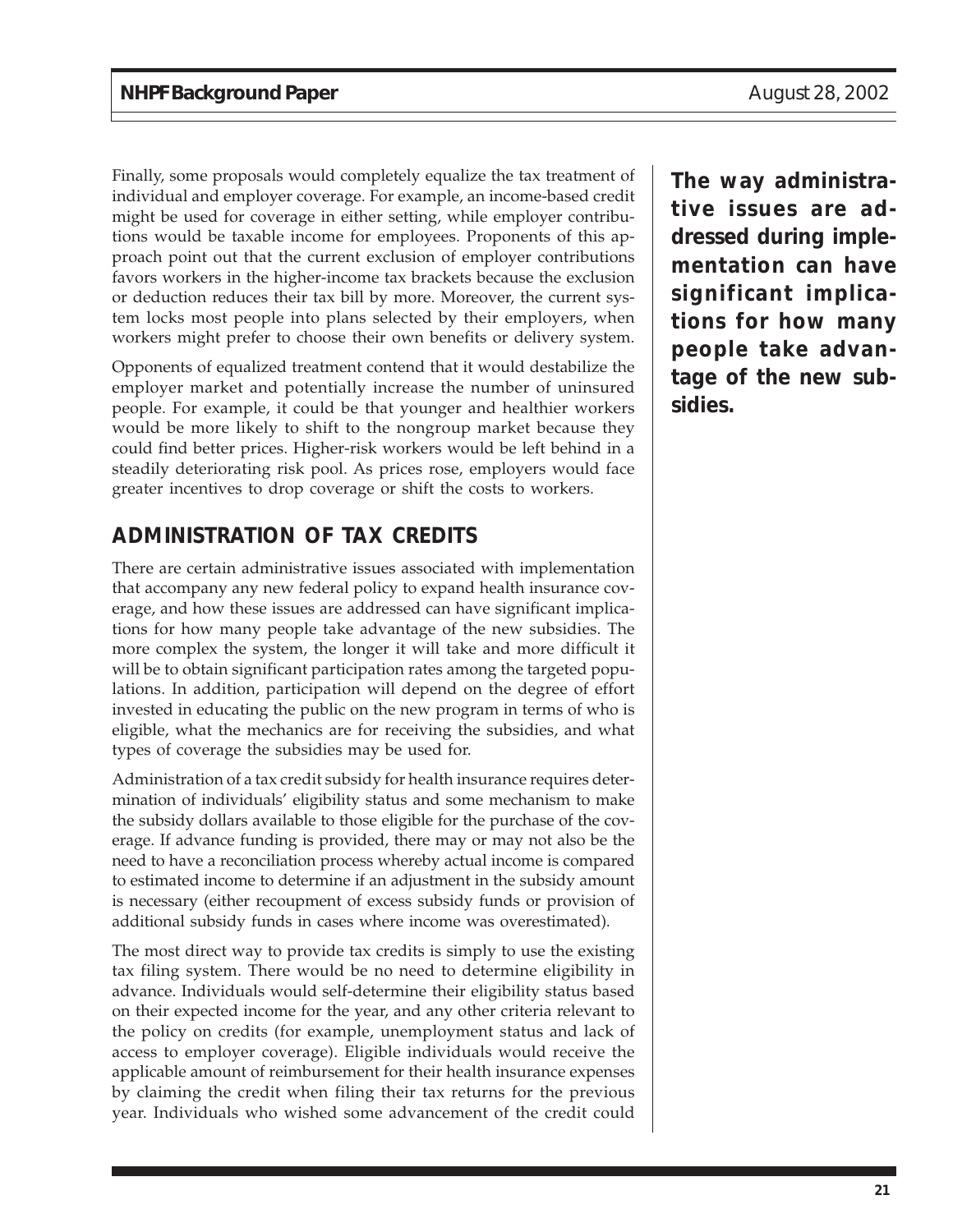adjust their tax withholding to provide additional net income. Reconciliation would be unnecessary since the individual's exact income and eligibility status would be known at the time the claim for the credit was made. However, such an approach has drawbacks, because individuals who would most likely be eligible under any health insurance tax credit approach will have relatively low incomes. In addition to not having much discretionary income to pay premiums, they may not be knowledgeable or comfortable enough with the tax system to understand the consequences or mechanics of withholding.<sup>38</sup> And they may not understand how tax credits work, that, for example, they may be available to individuals who do not itemize their returns or that credits are refundable to the extent they exceed total tax liability.

Differing methods for determining probable eligibility and advancing credits are contained in the various tax credit proposals. Often, government agencies that are familiar with qualifying individuals for government programs based on income are used. The exact method proposed often corresponds directly to the characteristics of the target population. For example, proposals to extend tax credits to unemployed or displaced workers may call for the state unemployment offices to perform this function. Other proposals assign this function to state Medicaid programs, especially those proposals that would allow the credit to be used to buy into coverage under state Medicaid or SCHIP programs. One large drawback of using such existing government agencies is the stigma that is attached to government assistance. Many low-income working individuals may be discouraged from taking advantage of the credits if they must interact with government "welfare" agencies. Indeed, reducing the barriers imposed by the welfare stigma is one reason many states have opted to implement SCHIP programs separate from Medicaid.<sup>39</sup>

There are also various proposals for how the transfer of subsidy funds would be made for payment of the health insurance premiums. Few proposals would advance cash to the individual to use for premium payments. Instead, individuals, once qualified to receive an advance credit, would receive some form of certification that could be used like a voucher to present to the insurer. The insurer would then be paid the subsidy amount on behalf of the individual. The insurer might directly receive payment from the Department of the Treasury, or some other mechanism to provide the funds may be specified. For example, in some proposals, the insurer may deduct the relevant sums from its payroll tax payment obligations. Many proposals simply leave the issue of how vouchers for advance payment would work up to the secretary of health and human services to define through regulations. However payments are made, insurers, or employers in the case of COBRA premiums, are concerned that they be timely; they do not want to have to float the subsidy amounts while waiting for payment by the government.

Making advance payments based on assumptions about income eligibility raises issues of reconciliation after the fact. Individuals who qualify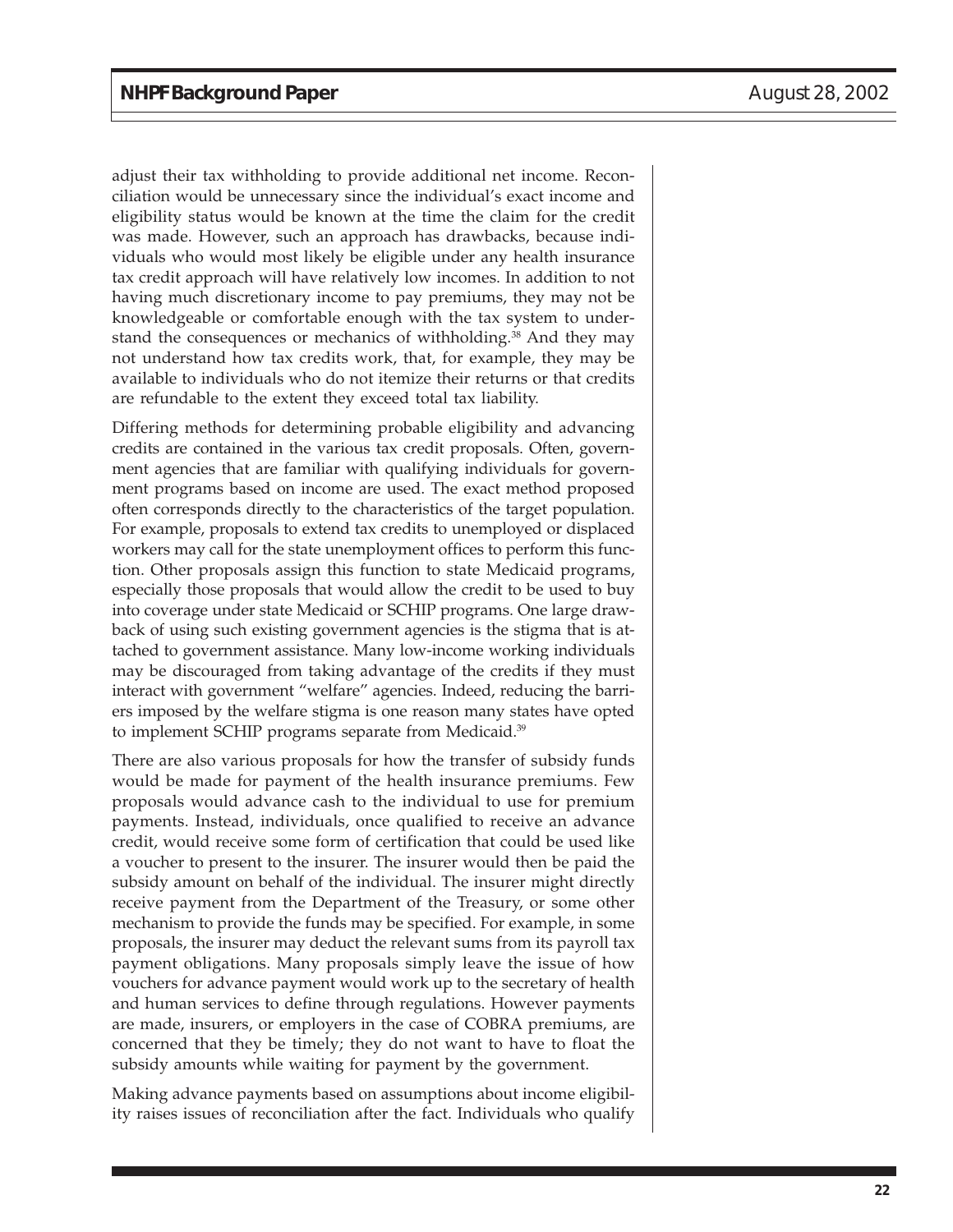for advancement of the credits may have changes in circumstances that change their eligibility status. In such cases, the government may be making advance payments to ineligible individuals and some process for recoupment is necessary. Or, if the credits are graduated based on income, some individuals may, in fact, have less income than they anticipated and therefore qualify for larger subsidy payments than they obtained on an advance basis.

Some people think the amounts involved are trivial, especially if eligibility is determined in advance using the prior year's tax return, and that having any kind of reconciliation will scare off potential participants. One way to deal with this problem is simply to establish time-limited eligibility based on information available at the time and not provide for reconciliation after the fact. This approach would require that eligibility be reviewed on a more frequent basis and thus poses an administrative burden. Other proposals provide for reconciliation through the annual tax filing process. However, especially in the case of low-income individuals, individuals may not have realized that their eligibility changed or terminated mid-year and that they are now liable to refund some or all of the advanced subsidies. They may not have available resources to do this.

Providing adequate information and communication about any new federal policy to encourage health insurance coverage is essential to achieving significant participation. This may be even more true of tax policy, which can be arcane and confusing. Higher-risk individuals who have had difficulty obtaining affordable coverage in the existing market might find their way to the program on their own. Attracting a sufficient mix of lower-risk people to permit real pooling might require an information campaign that not only highlights the mechanics of the program but also persuades people of the importance of being insured.

## **ENDNOTES**

1. Under Medicredit, tax credits would have been available to individuals purchasing qualified health insurance plans, phasing down with increased income. See Karen Davis. *National Health Insurance. Benefits, Costs, and Consequences* (Washington, D.C.: Brookings Institution, 1975).

2. This measure was part of the Omnibus Budget Reconciliation Act of 1990 (P.L. 101-508). Originally sponsored by Sen. Lloyd Bentsen (D-Tex.), then chair of the Senate Finance Committee, it provided a refundable tax credit for low-income families who bought health insurance coverage that included qualifying children. Eligible families could elect to receive advance payments of the credit to enable them to buy insurance in the year they needed it instead of having to await the refund in the following year. The complexity of the credits and their low subsidy amounts (the maximum was \$451 in 1992) may have discouraged their use, and problems arose with respect to the marketing of policies that did not qualify for the credit. Even though the credit phased down as income increased, participation in the program increased markedly with family income. The credits were therefore probably replacing existing sources of coverage for many of its recipients as much as encouraging new coverage. The EITC-Health Insurance tax credit was repealed by the Omnibus Budget Reconciliation Act of 1993 (P.L. 103-66). U.S. House, Committee on Ways and Means, *Report on Marketing*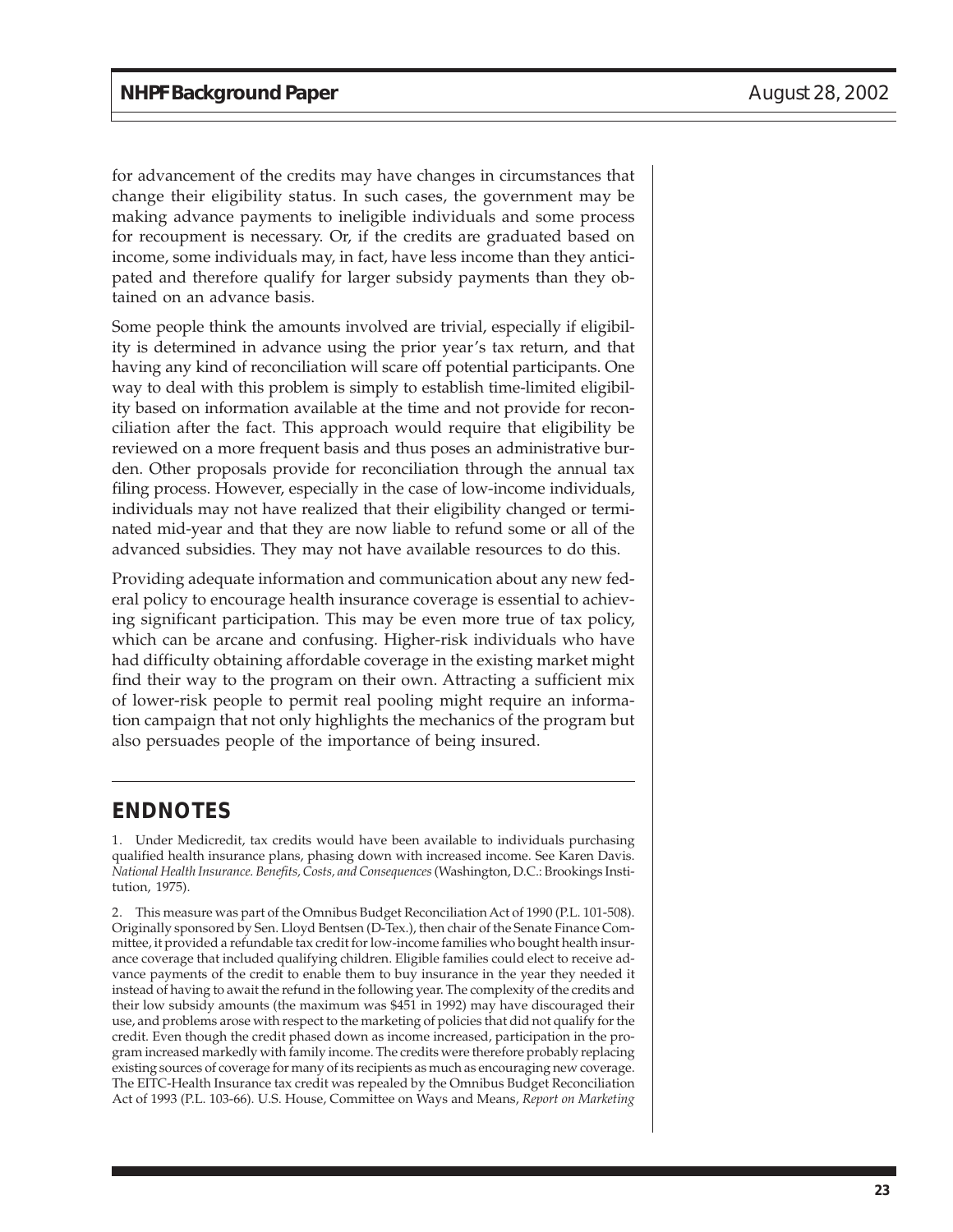*Abuse and Administrative Problems Involving the Health Insurance Component of the Earned Income Tax Credit* (Ways and Means Committee Print:103-14, June 1, 1993).

3. The President's Comprehensive Health Care Reform, February 6, 1992. For more information, see Congressional Research Service, *The President's Health Care Reform Proposal* (CRS Report for Congress 92-285 EPW, March 5, 1992).

4. COBRA was enacted in April of 1986 as P.L. 99-272. Employers with 20 or more employees that sponsor group health insurance plans must offer plan participants the option of remaining with the group plan in the event of certain events. Such events include job loss or a change in family status that would otherwise result in the loss of coverage.

5. See H.R. 2250, introduced by Rep. John Cooksey (R-La.) in the 107th Congress.

6. See, for example, Leonard E. Burman and Amelia Gruber, "First, Do No Harm: Designing Tax Incentives for Health Insurance," *National Tax Journal*, 53 (2000), no. 3: 473–493; Richard E. Curtis, Edward Neuschler, and Rafe Forland, "Private Purchasing Pools to Harness Individual Tax Credits for Consumers," *Inquiry*, 382, no. 2 (Summer 2001): 159–176; Lynn Etheredge, "Health Insurance Tax Credits for Workers: An Efficient and Effective Administrative System," Health Insurance Reform Project, Washington, D.C., March 1999; Jon R. Gabel, Kelley Dhont, and Jeremy Pickreign, "Are Tax Credits Alone the Solution to Affordable Health Insurance," Commonwealth Fund, New York, May 2002; Sherry Glied, "Challenges and Options for Increasing the Number of Americans with Health Insurance," *Inquiry*, 38, no. 2 (Summer 2001): 90–105; Jonathan Gruber and Larry Levitt, "Tax Subsidies for Health Insurance: Costs and Benefits," *Health Affairs*, 19, no. 1 (January/February 2000): 72-85; Leslie Jackson and Sally Trude, "Stand-Alone Health Insurance Tax Credits Aren't Enough," Issue Brief No. 41, Center for Studying Health System Change, Washington, D.C., July 2001; Mark V. Pauly and Bradley Herring, "Expanding Coverage via Tax Credits: Trade-offs and Outcomes," *Health Affairs*, 20, no. 1 (January/February 2001): 9–26; Lawrence Zelenak, "A Health Insurance Tax Credit for Uninsured Workers," *Inquiry*, 38, no. 2 (Summer 2001): 106–120.

7. These estimates are based on the March 2001 Current Population Census (CPS) of the Bureau of the Census. In 2000, 38.7 million people were without coverage for the full year, or 15.9 percent of the under age 65 population. See http://www.census.gov/hhes/hlthins/ hlthin00/hlt00asc.html.

8. Cathy Schoen and Catherine DesRoches "Uninsured and Unstably Insured: The Importance of Continuous Insurance Coverage," *Health Services Research* 35, no.1 (April 2000), part 2: 187–206.

9. Some employers may also set up "premium-only plans" for their employees in which the employee's share of premium payments is made through a salary reduction arrangement and are not counted as taxable income to the employee.

10. Adjusted gross income is total income minus all the above-the-line deductions, such as the deduction for IRA contributions and the self-employed health insurance deduction.

11. Of itemizers with incomes below \$20,000, an estimated 57 percent took the medical expense deduction in 2001, compared to just 3 percent of itemizers with incomes over \$100,000. U.S. Congress, Joint Committee on Taxation, *Estimates of Federal Tax Expenditures for Fiscal Years 2002-2006* (Washington, D.C., January 17, 2002).

12. U.S. Office of Management and Budget, *Budget of the United States Government: Analytical Perspectives, Fiscal Year 2003* (Washington D.C.: 2002). The congressional Joint Committee on Taxation provides much lower estimates of the tax expenditure for the employer exclusion, in part because it assumes that, in the absence of the exclusion, taxpayers would have more expenses subject to the medical expense deduction.

13. For the HIAA/Families USA proposal, see Charles N. Kahn III and Ronald F. Pollack, "Building a Consensus for Expanding Health Coverage," *Health Affairs,* 20, no. 1 (January/ February 2001): 40–48.

14. There have also been proposals that would replace the 7.5 percent threshold with a lower percentage, such as 2 percent.

15. See, for example, Pauly and Herring, "Expanding Coverage," and Gruber and Levitt, "Tax Subsidies."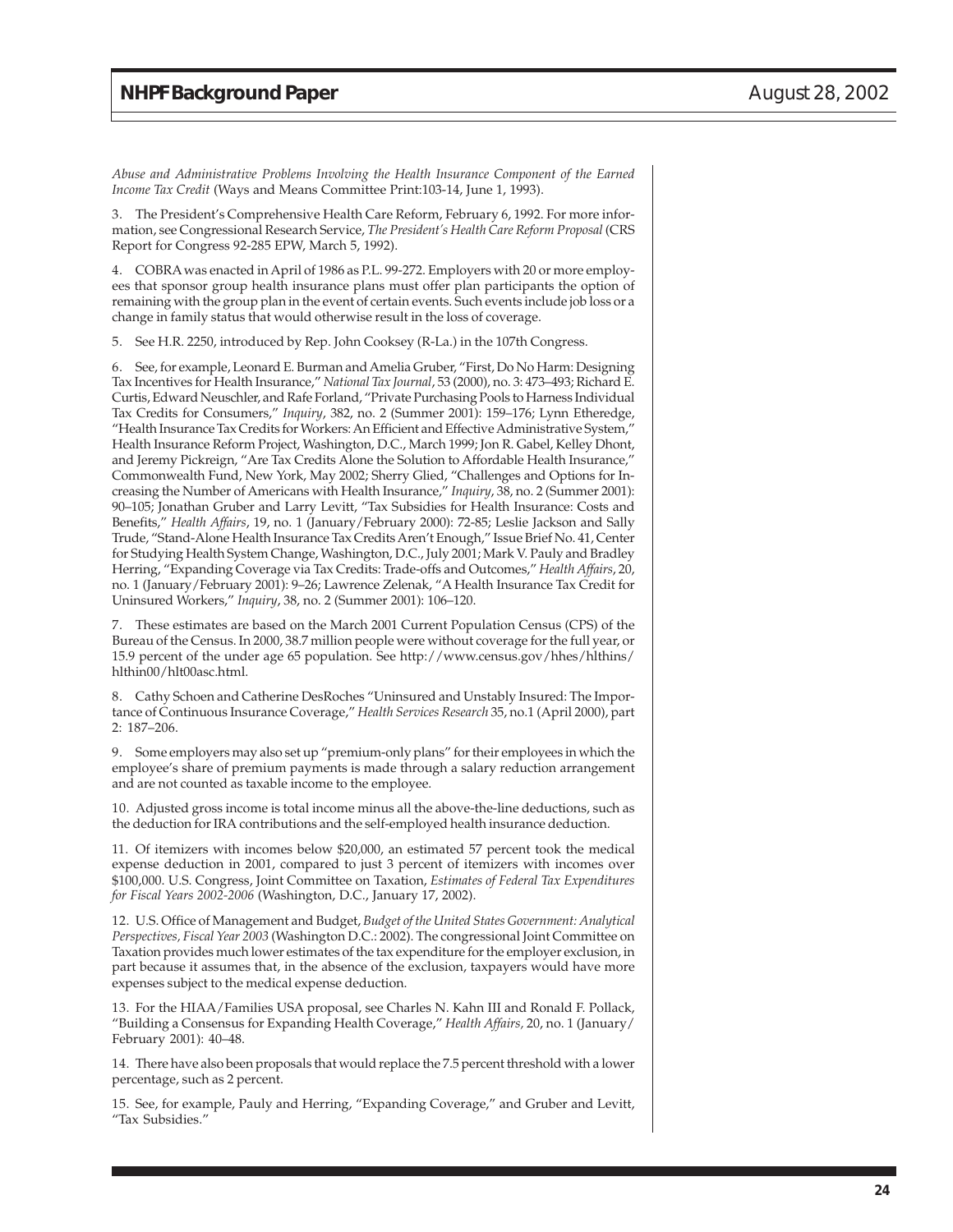16. Leighton Ku and Teresa A. Coughlin, "The Use of Sliding Scale Premiums in Subsidized Insurance Programs," Urban Institute, Washington, D.C., March 1, 1997; accessed August 13, 2002, at http://www.urban.org.

17. Council of Economic Advisers, *Health Insurance Credits* (Washington, D.C., February 2002); Jon Gabel, Kelley Dhont, Heidi Whitmore, and Jeremy Pickreign, "Individual Insurance: How Much Financial Protection Does It Provide?" Marketwatch, *Health Affairs,* Web Exclusive, April 17, 2002; accessed May 2002, at http://www.healthaffairs.org/ WebExclusives/Gabel\_Web\_Exclusive\_041702.

18. Karen Pollitz, Richard Sorian, and Kathy Thomas, *How Accessible is Individual Health Insurance for Consumers in Less-than-Perfect Health?* Henry J. Kaiser Family Foundation, Menlo Park, California, June 2001; accessed August 7, 2002, at http://www.kff.org/content/ 2001/20010620a/report.pdf.

19. Community rating is a method for establishing the price for health insurance premiums. The insurance company sets one rate for each plan for all covered people in the same geographic area, regardless of the individual characteristics of those insured, such as age, sex, vocation, and health condition.

20. U.S. General Accounting Office (GAO), *Private Health Insurance: Access to Individual Market Coverage May Be Restricted for Applicants with Mental Disorders,* GAO Report to Congressional Requesters (GAO-02-339) Washington, D.C., February 2002. Information is based on GAO's analysis of the March 2001 Current Population Survey.

21. Although this latter type of coverage shares some of the advantages of group policies (for example, reduced marketing costs), carriers who write policies through intermediaries such as associations still regard their applicants as individuals and generally underwrite and price their policies accordingly. Gary Claxton, *How Private Insurance Works: A Primer,* Henry J. Kaiser Family Foundation, Menlo Park, California, April 2002; accessed August 7, 2002, at http:/ /www.kff.org/content/2002/2255/privinsprim.pdf.

22. Mark V. Pauly and Allison M. Percy "Cost and Performance: A Comparison of the Individual and Group Health Insurance Markets," *Journal of Health Politics, Policy, and Law,* 25, no. 1 (February 2000): 9–26; U.S. House, Committee on Ways and Means, *Private Health Insurance: Options for Reform* (Ways and Means Committee Print:101-35, September 20, 1990).

23. Pollitz, Sorian, and Thomas, *How Accessible.*

24. Under pure community rating, the insurer charges each applicant the same amount for the same policy regardless of the applicant's risk factors. Under modified community rating, the insurer may vary the premium for risk factors such as geography, age, and sex but not health status.

25. In 2001, New Hampshire passed legislation to repeal guaranteed issue and increase rating flexibility. It also established a risk pool, to become operational in July 2002.

26. Major reforms were enacted in Washington in 1993; they included guaranteed issue, modified community rating, and tight limits on waiting periods for preexisting condition exclusions. These reforms encouraged significant numbers of insurers to exit the individual insurance market. Some moderating changes were enacted in 1995, and more have been enacted since that time. Kentucky enacted sweeping health insurance market changes in 1994 and 1996, including guaranteed issue and community rating. Premiums rose significantly for a sizable share of the individual market, and all but one carrier decided to pull out of the market. In 1998, largely in reaction to the market disruptions and instability that had emerged in the wake of the previous reforms, a new law was enacted, largely restoring the state's individual insurance laws to the way that they were prior to 1994. New Jersey has had less difficulties in its efforts to reform its individual insurance market. Prior to 1993, only one health insurance carrier offered policies in the individual market as the insurer of last resort. Other carriers helped to subsidize this insurer's losses through reduced premium taxes and hospital reimbursement rates. For a variety of reasons, this situation became unsustainable; in 1993, the state established the Individual Health Coverage Program (IHCP), known as an insurer "play or pay" program. Under the IHCP, insurers choose to issue individual policies that meet state requirements or help pay for an appropriate share of any losses incurred by those carriers electing to sell in the individual market. Although the IHCP has not produced a dramatic